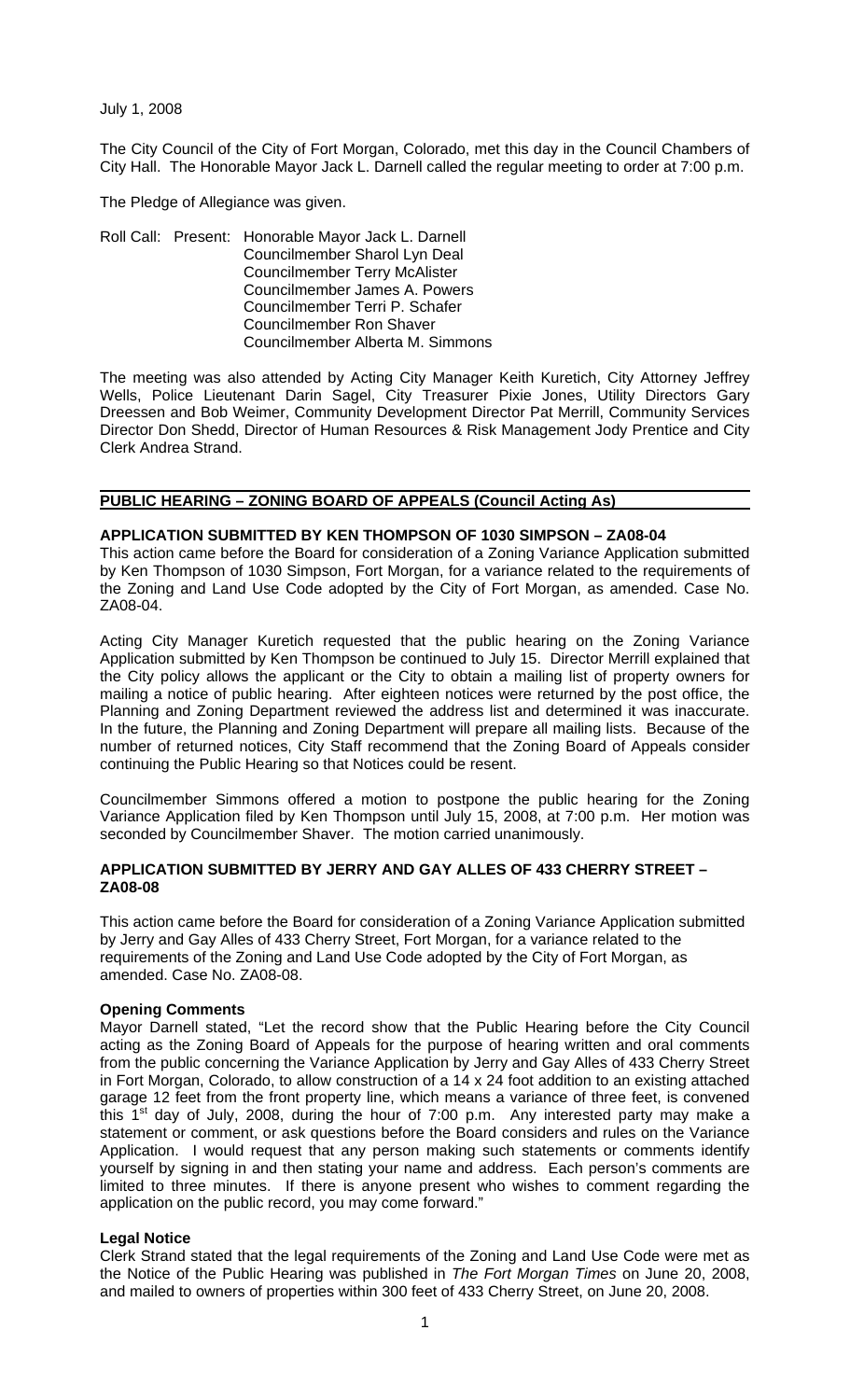## **Presentation of the Variance Application**

Director Merrill presented the Variance Application filed by Jerry and Gay Alles and explained that it was a Dimensional Variance to construct a 14 x 24 foot addition to an existing attached garage twelve (12) feet from the front property line, a variance of three (3) feet. Only a portion of the proposed structure will be within the fifteen (15) foot setback zone, due to the angle of the dwelling on the lot. He also provided to the Board the Standards for Granting a Variance as follows:

- 1. The specific conditions in detail which are unique to the applicant's land and do not exist on other land in the same zone.
- 2. The manner in which the strict application of the provisions of the regulation would deprive the applicant of a reasonable use of the land in the manner equivalent to the use permitted other landowners in the same zone.
- 3. That the unique conditions and circumstances are not the result of actions of the applicant taken subsequent to the adoption of the zoning regulation.
- 4. The granting of the variance will not be detrimental to the public health, safety or welfare and will not alter the essential character of the neighborhood.
- 5. The applicant cannot derive a reasonable use of the property without a variance; and
- 6. The variances will not be injurious to the adjacent properties or improvements.

He also stated that in granting a variance, the Board may attach conditions necessary to protect affected property owners and to preserve the intent of this Code.

#### **Public Comments**

Clerk Strand informed the Board that her office had not received any written comments from the public concerning this application.

#### **Comments from Council**

Councilmember Powers asked if the expected use for the expansion of the garage was for storage only.

## **Comments by the Applicant, Jerry and Gay Alles**

The Applicant, Jerry Alles, informed Council that the garage would be a single story car garage with no living quarters.

#### **Motion to Close the Public Hearing**

Councilmember Powers offered a motion to close the public hearing. His motion was seconded by Councilmember Schafer. The motion carried unanimously.

#### **Action on the Application**

Attorney Wells stated that Council had an opportunity to hear the evidence and must offer a motion to approve or deny the Variance Application by Jerry and Gay Alles of 433 Cherry Street, Lot 4, Block 3, Ramco Subdivision, according to the recorded plat thereof, to construct a 14x24 foot addition to an existing attached garage 12 feet from the front property line, which is a variance of three feet.

Councilmember Powers offered a motion to approve the variance request made by Jerry and Gay Alles of 433 Cherry Street as presented. His motion was seconded by Councilmember Schafer. The motion carried unanimously.

#### **BOB STOCK AND RIVERSIDE ART & MUSIC FESTIVAL**

Director Don Shedd provided an update to Council on the upcoming BOB STOCK and Riverside Art and Music Festival to be held on July 5 at Riverside Park. Director Shedd stated that there will be four food booths and four art booths.

Wayne Johnson of Media Logic Radio stated that there would be six bands performing at the festival.

# **PRESENTATION OF THE DRAFT AUDIT FOR FISCAL YEAR 2007**

Treasurer Jones introduced Tim Mayberry of Johnson, Holscher & Company, P.C., who presented the Final Audit for 2007 to Council. He stated that the Management Discussion and Analysis would be explained by City Staff. He reported that the City had a financially good year and the fund balances are in good shape. He directed Council to review the document and reviewed the Statement of Net Assets and Statement of Activities (pages 3 and 4), Governmental Funds (page 5) and Results of Operations (page 7). It was his recommendation to use funds from this for a one-time expense, not a recurring expense. He reviewed the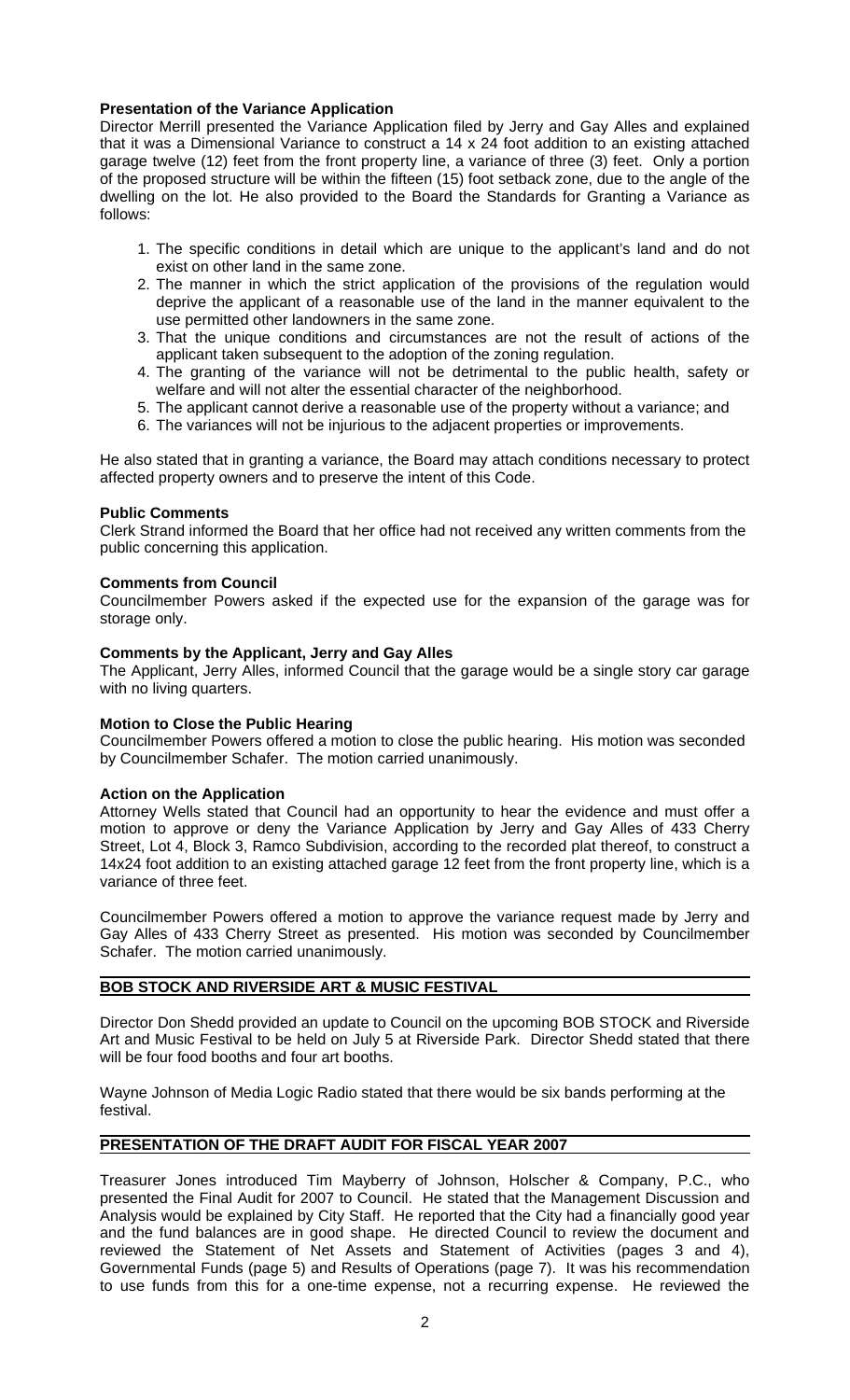Utilities Fund (page 9). He noted that the Fiber Network Fund is carrying a small deficit of \$3,000 and this will need to be addressed. The Self Insurance Fund also needs addressed. He then reviewed Notes to Financial Statements (pages 22 through 38). He submitted two Management Letters and asked Council to review them. He addressed accounting processes concerns and general communications.

Mr. Mayberry reviewed the budget violations and suggested in 2009 that the City budget a cushion and review the reconciliation accounting processes. He also suggested utility rate adjustments, specifically the Electric Fund to recover the commodity charge.

Councilmember Schafer asked if the Budgetary Comparison Schedule could be reviewed to the actual amounts for the Original adopted budget and the Final Budget. Mr. Mayberry will make this correction. She also asked how many audit adjustments were made. Mr. Mayberry thought around 30. Mayor Darnell asked about the budget Violation on Page 37. Treasurer Jones explained that an item was paid out of the conservation trust and then discovered that they would not allow the expense. He recommended that a contingency line item be introduced in the next budget.

Mr. Mayberry recommended that procedures be established and goals set; these should be implemented through City Staff. He noted we need to have process in place so that reconciliations happen. He has seen other councils ask their staff to identify problems and report back to them in a set time.

Acting City Manager Kuretich recommended that Council and Staff review the letters provided by Mr. Mayberry and make a recommendation to Council on how to address the Audit Report.

**FIRST READING OF AN ORDINANCE ENTITLED, "AN ORDINANCE VACATING THE TEN (10) FOOT DEDICATED STREET LOCATED IN THE NW ¼ SE ¼ OF SECTION 1, TOWNSHIP 3 NORTH, RANGE 58 WEST OF THE 6TH P.M. OF THE CITY OF FORT MORGAN, COLORADO"** 

Attorney Wells noted for Council's consideration that the Planning Commission had reviewed this proposed ordinance and recommends its adoption.

# **ORDINANCE NO. \_\_\_\_\_**

AN ORDINANCE VACATING THE TEN (10) FOOT DEDICATED STREET LOCATED IN THE NW ¼ SE ¼ OF SECTION 1, TOWNSHIP 3 NORTH, RANGE 58 WEST OF THE 6TH P.M. OF THE CITY OF FORT MORGAN, COLORADO.

NOW, THEREFORE, BE IT ORDAINED BY THE COUNCIL OF THE CITY OF FORT MORGAN, COLORADO:

Sec. 1. A parcel of land 10 feet in width located in the NW  $\frac{1}{4}$  SE  $\frac{1}{4}$  of Section 1, Township 3 North, Range 58 West of the 6<sup>th</sup> P.M., Morgan County, Colorado, more particularly described as:

THE WEST 10 FEET OF A PARCEL OF LAND AS SHOWN ON THE MAP OF ANNEXATION TO THE CITY OF FORT MORGAN RECORDED IN PLAT BOOK 4 AT PAGE 57 OF THE MORGAN COUNTY RECORDS, SAID PARCEL HAVING BEEN SHOWN ON SAID MAP OF ANNEXATION AS A DEDICATED STREET.

is hereby vacated as a public street, the same being no longer needed for a public purpose as a surface thoroughfare, but RESERVING therein and thereon an exclusive right of way and easement for installation, maintenance, repair, replacement and continued use of poles, pipes, cables, wires and equipment for lines of communications, electricity, gas, water and sewer and other utilities and services, and a surface access easement to permit ingress and egress thereon and over and across the same.

Sec. 2. Adjoining property owners may use the vacated street to consolidate their property, subject to the easements described herein.

Sec. 3. The owners of the land may, at their election and expense alter the surface of said vacated street provided however, all utilities within the rights-of-way shall not be disturbed or impaired and such work shall be accomplished upon proper City permits.

Sec. 4. The City, utilities, governmental service entities and franchise holders shall have the right and access to go upon the land and occupation hereof within the rights-of-way for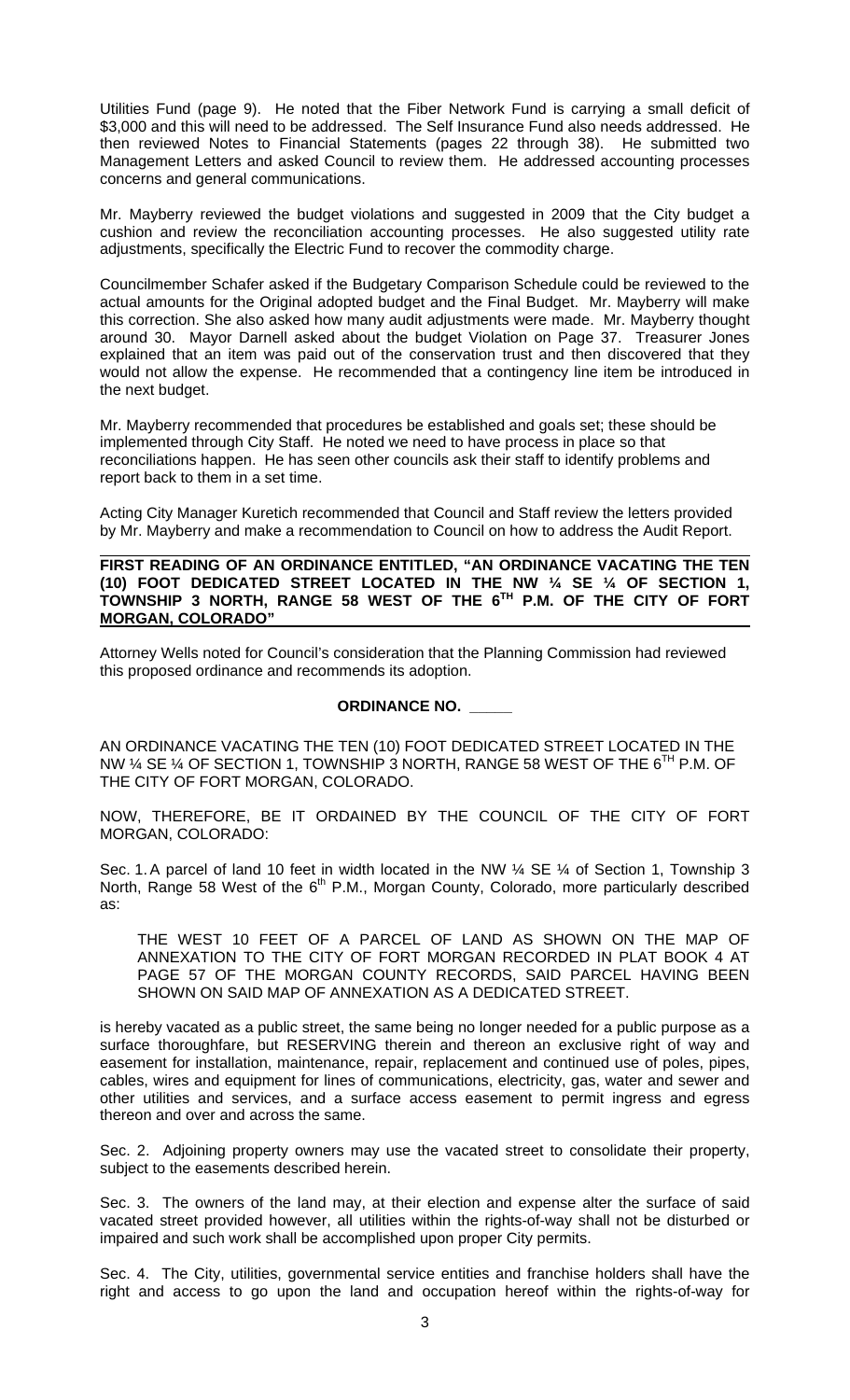purposes associated with the maintenance, construction or planning of existing or future facilities, being careful not to disrupt or disturb the owners interests more than is reasonably required.

Sec. 5. The owner(s) shall not place any improvement upon, over or in the area(s) vacated without: 1) lawful permit from the Planning and Zoning Department of the City of Fort Morgan; 2) obtaining written consent of the utilities, governmental service entities and franchise holders, present or future. The written consent with the terms and conditions thereof shall be filed in writing with the City of Fort Morgan by each of the above agencies as needed and approved by the City prior to construction.

Sec. 6. The Street Department of the City shall not cover any expenses required for the adjustments of the City's alley(s), sidewalk(s) and street(s) as affected by the vacated area(s) as specified in Section Three of the Ordinance.

Sec. 7. The present and future owner or owners of the 10 foot dedicated street, according to the recorded plat thereof, shall assume sole and complete financial responsibility for the operation and maintenance of the property.

READ AND PASSED ON FIRST READING AND ORDERED PUBLISHED IN FULL on the 1st day of July, 2008.

> THE CITY COUNCIL OF THE CITY OF FORT MORGAN, COLORADO

[SEAL]

 BY: /s/ Jack L. Darnell Mayor

ATTEST:

/s/ Andrea J. Strand City Clerk

Councilmember Schafer offered the following Resolution and moved for its adoption. Her motion was seconded by Councilmember McAlister; said Resolution being in words, letters and figures as follows, to-wit:

# **RESOLUTION**

 BE IT RESOLVED BY THE COUNCIL OF THE CITY OF FORT MORGAN, COLORADO that the foregoing Ordinance entitled above; and the same is hereby ordered published in the City of Fort Morgan, Colorado, not less than ten days before further consideration; and that said Ordinance again be presented to this Council at the expiration of said period of publication for final action thereof.

PASSED, APPROVED AND ADOPTED this 1<sup>st</sup> day of July, 2008, the vote upon roll call being as follows: Ayes: Mayor Darnell; Councilmembers Deal, McAlister, Powers, Schafer, Shaver and Simmons. Nays: none.

#### **DISCUSSION OF THE REVISED RESOLUTION AUTHORIZING THE OFFICE OF THE CITY CLERK TO APPROVE TEMPORARY PERMITS ALLOWING THE SALE OF ALCOHOL DURING A TRANSFER OF OWNERSHIP**

Attorney Wells informed Council that he had made a minor modification from the document presented at the previous meeting, Section 2 was removed.

Councilmember Powers offered the following Resolution and moved for its adoption. His motion was seconded by Councilmember Simmons; said Resolution being in words, letters and figures as follows, to-wit: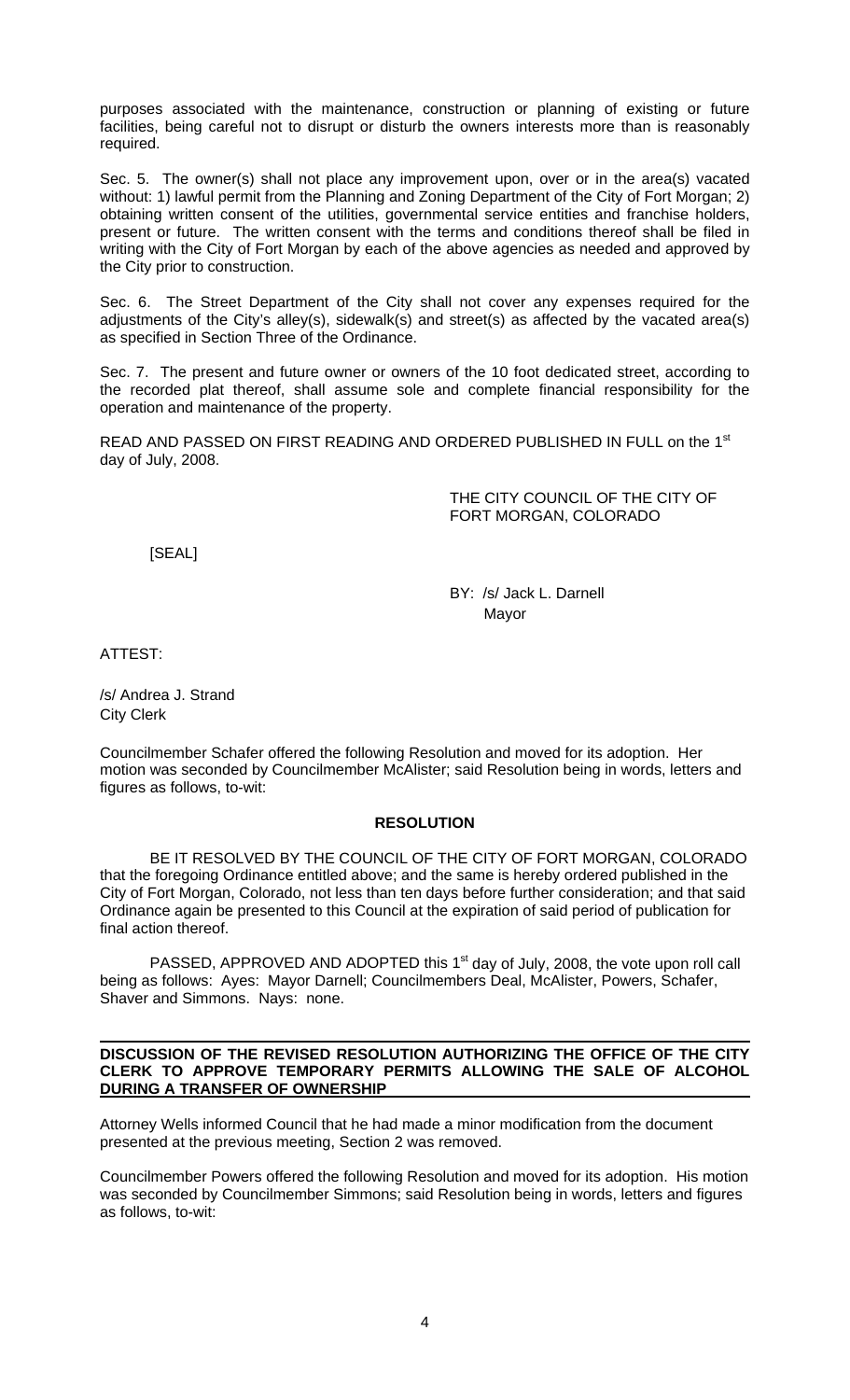#### **RESOLUTION NO. 08 07 01**

#### AUTHORIZING THE OFFICE OF THE CITY CLERK TO APPROVE TEMPORARY PERMITS ALLOWING THE SALE OF ALCOHOL DURING A TRANSFER OF OWNERSHIP

WHEREAS, C.R.S. §12-47-303(4) requires the issuance of a temporary permit allowing the sale of alcohol during the transfer of ownership; and,

WHEREAS, it is difficult for the Local Liquor Licensing Authority to meet and approve a temporary permit within the five (5) days as required by statute; and;

WHEREAS, this inability to meet creates difficulties for the citizen applicant and the Office of the City Clerk; and,

WHEREAS, the Local Liquor Licensing Authority can delegate the temporary licensing to the Office of the City Clerk.

NOW, THEREFORE, BE IT RESOLVED BY THE CITY COUNCIL OF THE CITY OF FORT MORGAN, COLORADO:

SEC. 1: The Office of the City Clerk is hereby authorized to approve temporary permits allowing the sale of alcohol during a transfer of ownership as required under C.R.S. §12-47-303.

INTRODUCED, PASSED, APPROVED AND ADOPTED this 2<sup>nd</sup> day of July, 2008, the vote upon roll call being as follows:

Ayes: Mayor Darnell; Councilmembers Deal, McAlister, Powers, Schafer, Shaver and Simmons

Nays: None. Absent /Abstain: None.

> THE CITY COUNCIL OF THE CITY OF FORT MORGAN, COLORADO

[ SEAL ]

By: /s/ Mayor Jack Darnell

ATTEST:

/s/ Andrea Strand, City Clerk

STATE OF COLORADO ) COUNTY OF MORGAN ) ss. CERTIFICATE CITY OF FORT MORGAN )

 I, Andrea Strand, City Clerk of the City of Fort Morgan, Colorado, do hereby certify that the above and foregoing Resolution is a true, perfect and complete copy of the Resolution adopted by the City Council and is identical to the original thereof appearing in the official records of the City of Fort Morgan, Colorado, and that the same has not been, since its adoption, in any respect, rescinded or amended.

 IN TESTIMONY WHEREOF, I have hereunto set my hand and affixed the seal of the City of Fort Morgan this  $1<sup>st</sup>$  day of July, 2008.

/s/ Andrea Strand, City Clerk

## **APPROVE THE BID FROM WESTERN CLEANUP IN THE AMOUNT OF \$242,348.33 FOR THE JACK'S BEAN WAREHOUSE ABATEMENT AND DEMOLITION PROJECT**

Councilmember McAlister had concerns with the bid information as presented at the last meeting, which he addressed to Doug Hofman, Inventory Control Supervisor. His concerns were that there would be grinding of concrete on City property which would fly to nearby businesses. He also felt that the grinding machines would produce a lot of noise and dust.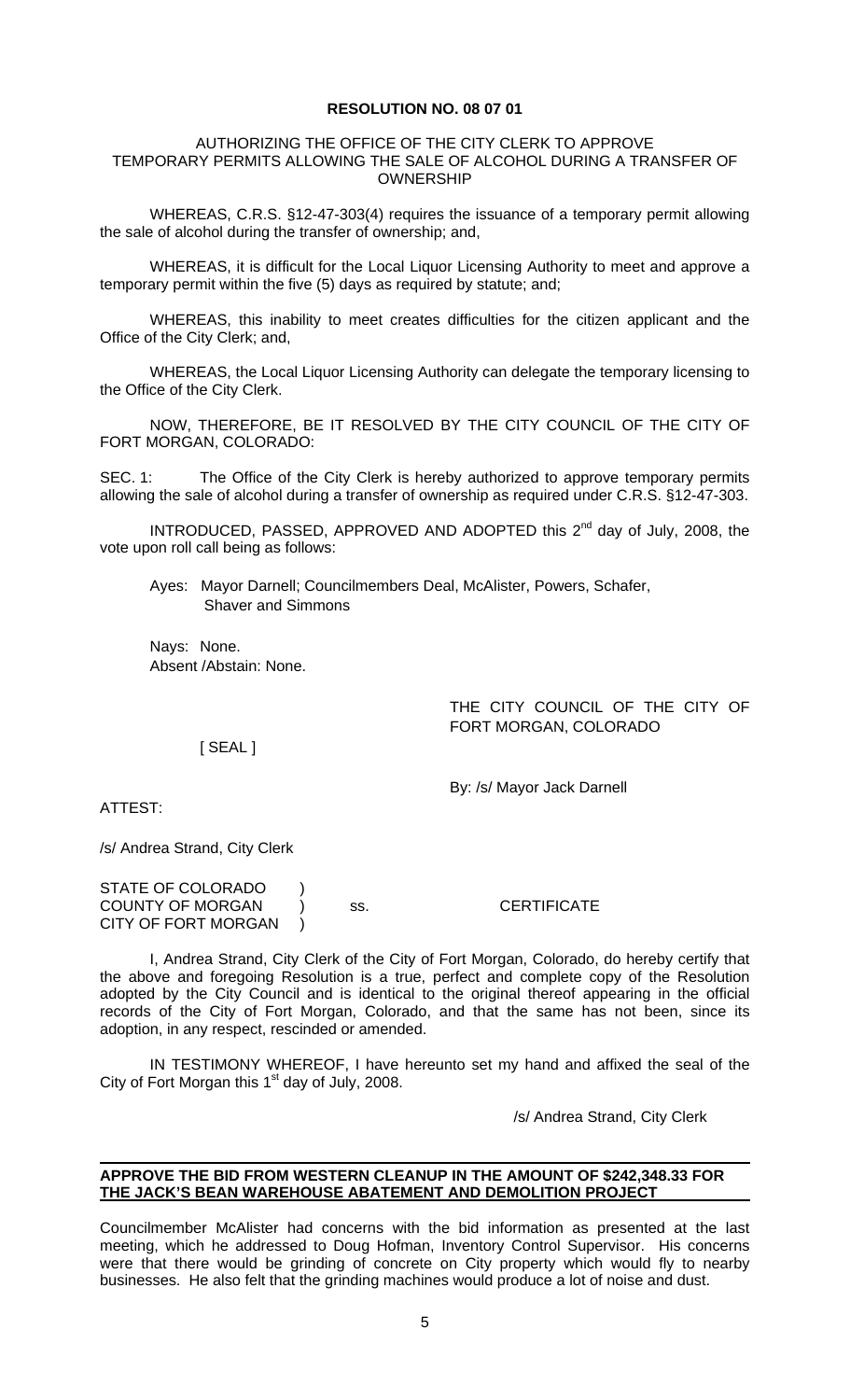Supervisor Hofman stated that his plan was to have a crusher located off of State Street and then haul off the material. The project was estimated to take four weeks to complete. Director Weimer stated that Street Supervisor Ken Breneman felt that the noise would be less from a crusher than would be for huge rocks being dropped into trucks. Councilmember Powers asked how the \$65,000 over budget would be handled. Treasurer Jones responded that it would be a year-end adjustment.

Councilmember Shaver offered the following Resolution and moved for its adoption. His motion was seconded by Councilmember Simmons; said Resolution being in words, letters and figures as follows, to-wit:

## **RESOLUTION**

BE IT RESOLVED BY THE COUNCIL OF THE CITY OF FORT MORGAN, COLORADO, to accept the bid submitted by Western Cleanup in the amount of \$242,348.33 for the Jack's Bean warehouse abatement and demolition project, and approve the expenditures for project design and bid documents, estimated environmental consultant fees and Burlington Northern Railroad permit and insurance in the amount of \$48,150.00; for a total project cost of \$290,498.33.

PASSED, APPROVED AND ADOPTED this 1<sup>st</sup> day of July, 2008, the vote upon roll call being as follows: Ayes: Mayor Darnell; Councilmembers Deal, McAlister, Powers, Schafer, Shaver and Simmons. Nays: None.

## **RECOGNITION OF DALE DOUGLASS FOR CONTRIBUTIONS TO THE FORT MORGAN MUNICIPAL GOLF COURSE**

Mayor Darnell presented a Proclamation for Council's consideration which would formally recognize Dale Douglass for his contributions to the Fort Morgan Golf Course.

Councilmember Schafer offered a motion to approve the reading of the Proclamation for Dale Douglass. Her motion was seconded by Councilmember Shaver and the motion carried unanimously.

Mayor Darnell read the Proclamation.

# **PROCLAMATION**

WHEREAS, Dale Douglass lived in Fort Morgan during his teenage years and attended high school in Fort Morgan where he was a star on the high school golf team; and

WHEREAS, Mr. Douglass honed his golfing skills by constant practice on the driving range and golf course during the time he lived in Fort Morgan; and

WHEREAS, Mr. Douglass's mother and father, Phyllis and Hal Douglass, operated the pro shop at the Fort Morgan Golf Course while Hal Douglass was the golf professional at the Fort Morgan Golf Course from 1961 - 1972; and

WHEREAS, Mr. Douglass has established two annual golf tournaments at the Fort Morgan Golf Course to encourage Golf Course improvements and to promote a junior golf program at the Golf Course, and, as a result, has made a substantial contribution in the advancement of golf in our city; and

WHEREAS, Dale Douglass and his wife, Joyce, who also has her roots in Fort Morgan, have established and funded scholarships which are awarded annually to college bound students who have participated in the annual youth tournaments which they established; and

WHEREAS, the contributions of the Douglass family to the advancement of golf in Fort Morgan have had a significant impact on our community;

NOW, THEREFORE, I, Jack Darnell, as Mayor of the City of Fort Morgan, do hereby proclaim July 12, 13 and 14, 2008, as

# Dale Douglass Days

in recognition of the Douglass family's continued efforts to improve the quality of the golfing experience in our city and its effects on the community of Fort Morgan as a whole.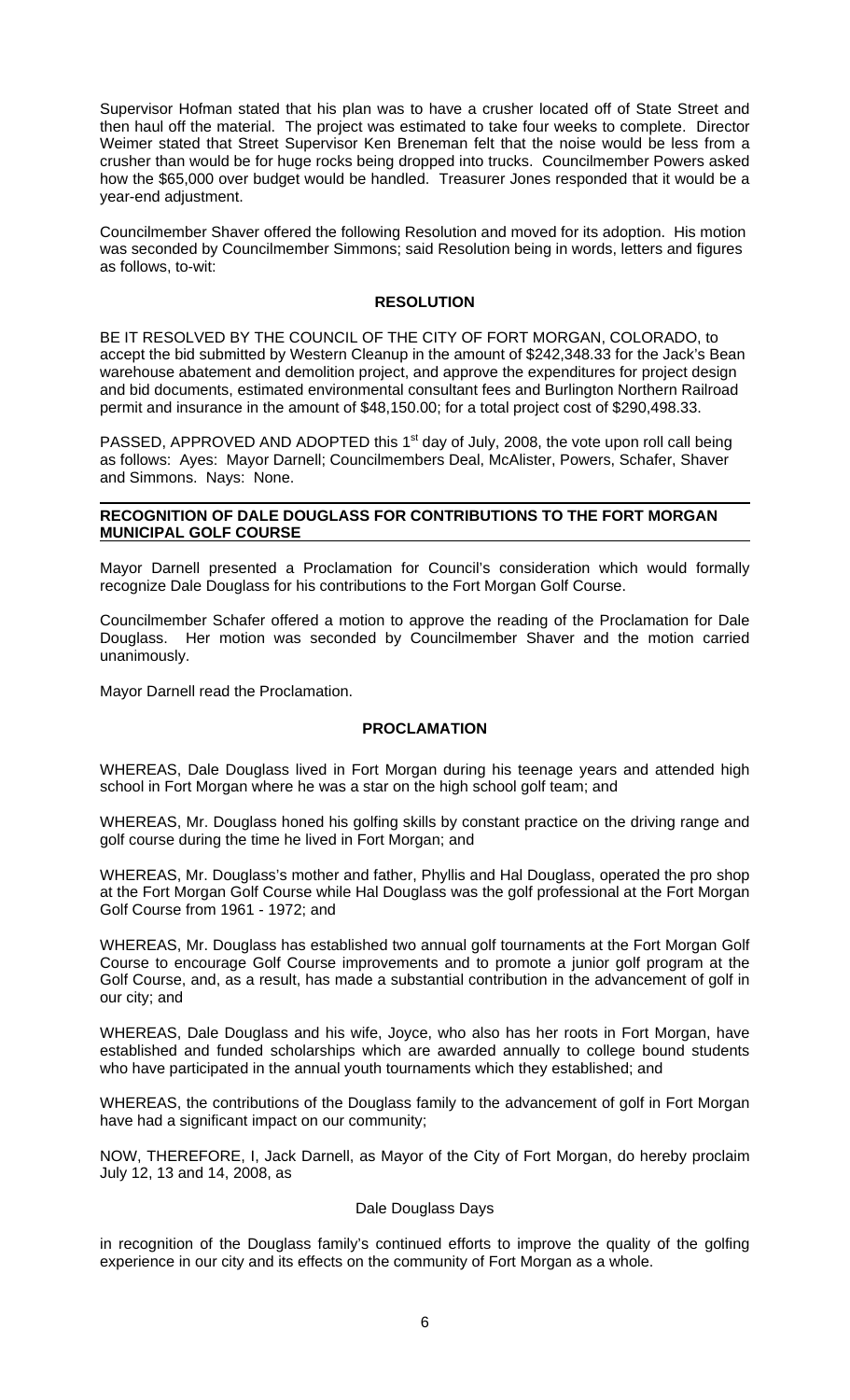IN WITNESS WHEREOF, I have hereunto set my hand and caused the Seal of the City of Fort Morgan to be affixed this  $1<sup>st</sup>$  day of July, 2008.

/s/ Jack L. Darnell, Mayor

# $[$  S E A L  $]$

# ATTEST:

#### /s/ Andrea J. Strand, City Clerk

#### **CONSENT AGENDA**

Clerk Strand presented the Consent Agenda for Council consideration. Councilmember Simmons offered a Resolution to approve the Consent Agenda as presented and moved for its adoption. Her motion was seconded by Councilmember McAlister; said Consent Agenda being in words, letters and figures as follows, to wit:

- A. Approve the minutes of the June 17, 2008, regular meeting.
- B. Approve the Revised Disbursements and Payroll Report for May 2008.

## **Disbursements Report – June 2008**

| Accurint, webname search                            | \$306.55    |
|-----------------------------------------------------|-------------|
| ACS Government Systems, Inc., software              | \$735.00    |
| Active Lock Service, lock installation, repairs     | \$579.00    |
| Adams Golf LTD, supplies                            | \$435.52    |
| ADP Screening & Selection, pre-empoyment            |             |
| screens                                             | \$504.06    |
| Advanced Automotive, repairs                        | \$377.53    |
| Affiliated Credit Service, misc deductions          | \$200.00    |
| Aflac, additional insurance                         | \$2,212.67  |
| Alliance Entertainment LLC, supplies                | \$148.93    |
| American Eagle Distributing Co., beer               | \$515.00    |
| American Floor Mats, supplies                       | \$554.34    |
| American Pride Co-op, fertilizer                    | \$6,065.41  |
| American Security, service calls                    | \$130.00    |
| American Water Works Assn, dues                     | \$280.00    |
| Anderson & Chapin, legal                            | \$33.00     |
| Animal Eye Center, PC, eye care                     | \$64.56     |
| Apex Instruments, Inc., supplies                    | \$852.20    |
| Applied Chemical Magnesias, supplies                | \$3,485.25  |
| Aqua Home Entertainment, service call               | \$75.00     |
| Arrowhead Forensics, Inc., supplies                 | \$80.85     |
| Arthur L Ohlander dba: Tumbleweed Electric, repairs | \$467.92    |
| Battery Zone, supplies                              | \$91.94     |
| Bauer & Furman, P.C., court appointed counsel       | \$501.80    |
| Belson Outdoors, Inc. bench                         | \$832.00    |
| Bijou T Quest, supplies                             | \$75.00     |
| Blackburn Manufacturing Co., supplies               | \$172.24    |
| Bloedorn Lumber-Fort Morgan, supplies               | \$1,053.77  |
| <b>BNSF Railway Company, lease</b>                  | \$5,150.00  |
| Bob's Upholstery Tent & Awning, repairs             | \$125.00    |
| Bosley, Cathy, replenish petty cash                 | \$52.20     |
| Brandenburg & McGuire P.C, judges fees              | \$158.85    |
| Bresnan Communications, internet/cable              | \$220.37    |
| Bridgestone Golf, Inc., supplies                    | \$300.48    |
| Brodart Co., supplies                               | \$33.34     |
| Brody Chemical, Inc., supplies                      | \$215.76    |
| Brush Area Chamber of Commerce, seminar             | \$12.00     |
| Builders Aggregate Co, supplies                     | \$430.00    |
| <b>Business Mart, supplies</b>                      | \$109.35    |
| CLEFIA, class                                       | \$195.00    |
| CAMCA, registration                                 | \$40.00     |
| Canfield Drilling Co., supplies                     | \$21,795.62 |
| Cargill Meat Solutions Co., meat                    | \$93.60     |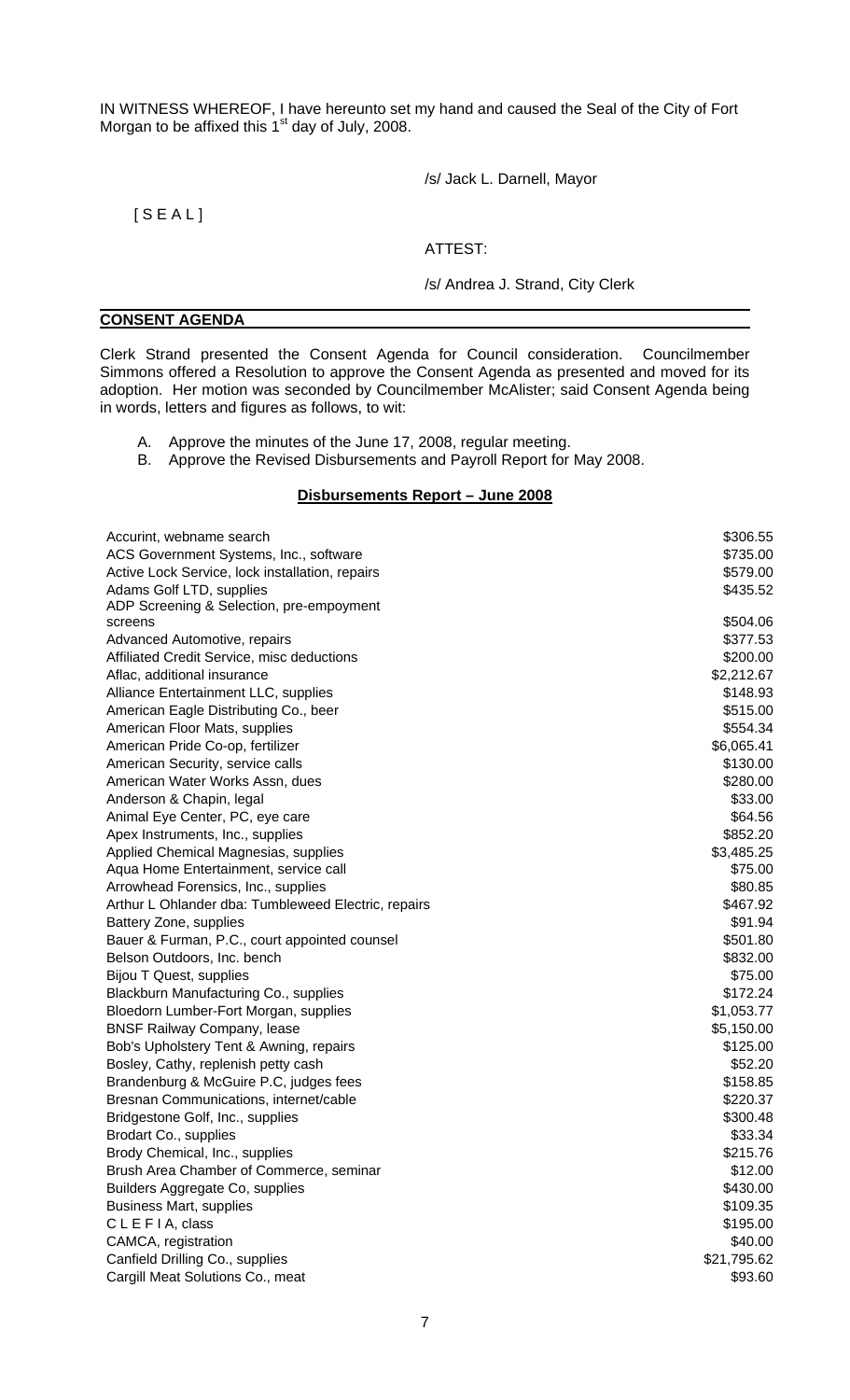CarpetsPlus Color Tile, supplies  $$45.00$ Cathy Bosley, reimbursement \$35.90 Centennial Fire & Safety Equipment, supplies \$178.00 Central Auto Parts, supplies  $$1,971.07$ CH Diagnostic & Consulting, consulting  $$505.00$ Chase Co Sheriff's Department, subpoena service  $$50.00$ City of Fort Morgan, health insurance premium \$168,090.00 City of Fort Morgan, utilities \$36,084.89 CKM Refrigeration L.L.C, repairs  $$152.75$ Claudia Nickell, reimbursement \$108.63 Co Dept of Revenue, payroll taxes  $$17,582.00$ Co Dept of Revenue, sales tax  $$30,042.00$ Co Division of Fire Safety, test  $$30.00$ Co Family Support Registry, misc. deduction  $$3,027.00$ CO Pera, pension  $$85,624.26$ Colo Rural Development Council, class  $$50.00$ Colonial Life & Accident, additional insurance \$105.86 Colorado Association of Chiefs of Police, dues  $$480.00$ Colorado Equipment LLC, supplies  $$3,293.05$ Colorado Golf & Turf, supplies \$180.39 Colorado Municipal League, registration \$214.00 Colorado Plains Medical Center, ER visit  $\sim$  8640.71 Colorado State Treasurer, 1st qtr unemployment  $$1,044.00$ Commercial Key Security, supplies  $$33.09$ ConocoPhillips, fuel \$6,565.49 Conserve-A-Watt, supplies  $$90.12$ Cordova, Kenneth Carey, performance \$1,600.00 Corporate Express, supplies  $$192.82$ Counter Trade Products, Inc., supplies  $$340.00$ Country Hardware & Farm Supply, supplies  $$132.45$ Country Steak Out, gift certificate  $$25.00$ County Express, transportation  $$750.00$ Cummins Rocky Mountain LLC, repairs  $$375.00$ Curtis 1000 Inc, supplies  $$285.73$ Dahl of Ft Morgan, supplies \$5.74 Dana Kepner Company, supplies  $$1,214.29$ Dardanes Tree Service, tree trimming  $$1,150.00$ Deery American Corporation, supplies  $$9,345.11$ Dell Marketing L.P., supplies  $$1,193.73$ Del-Mar Septic Service, maintenance \$375.00 Demco Inc. supplies  $$22.81$ Dencia Kudron, refund \$50.00 Dennys W Edmondson, repairs  $$634.12$ Det Tronics, repairs  $$561.12$ Diamond Vogel Paint Center, supplies **\$178.82** Digital Retirement Solutions, police pension \$28,846.08 Discount Tire of Ft. Morgan, repairs/tires  $$669.80$ Doll, Roger, reimbursement \$16.89 Don Brigham, refund \$20.00 Dunker's Garden Center, supplies  $$63.86$ Dutton-Lainson Company, transformers **\$15,022.00** Eagle One Golf Products, supplies  $$327.73$ Edwards Flowerland & Groc, groceries/flowers  $$5,346.82$ Elan, credit card charges  $$7,433.15$ Electrical Apparatus Svc., supplies  $$4,200.00$ Elks Lodge BPOE # 1143, firemens banquet \$2,110.68 Enable Properties, LLC, tax rebate  $$626.61$ Encyclopaedia Britannica, supplies \$29.95 Environmental Resource Assoc, supplies  $$855.55$ Erma Dechant, reimbursement \$9.43 Essential Safety Products, supplies  $$527.60$ Exponential Engineering Co, consulting  $\frac{250.00}{250.00}$ Falcon Associates Inc., ad **\$338.00 Falcon Associates Inc., ad** Faris Machinery Company, supplies  $$955.67$ Farmers State Bank, payroll taxes  $$60,835.98$ Farmers State Bank, water bond payments **\$729,579.97** Farmers State Bank, Wire transfer-CBT units of water  $$185,075.00$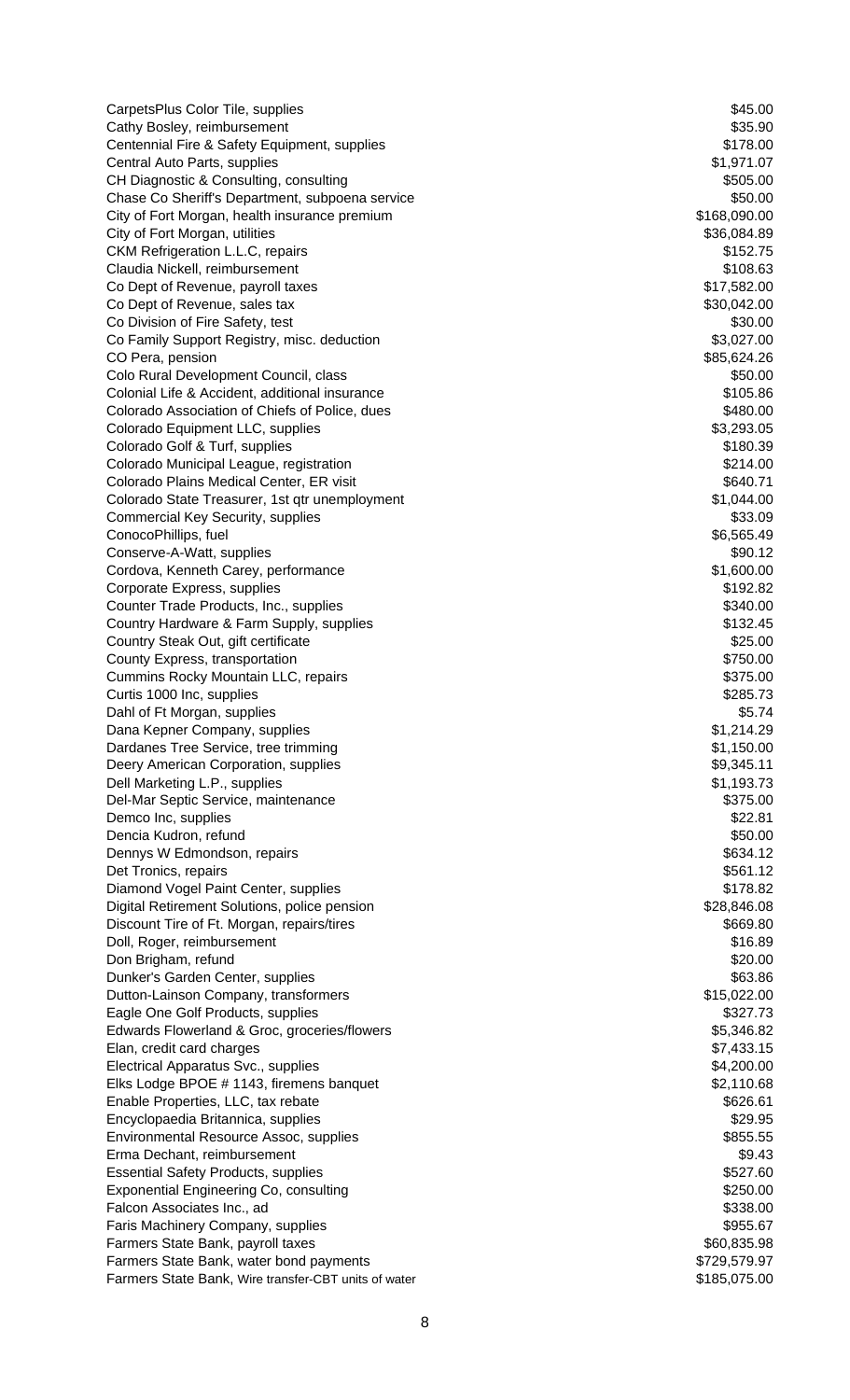| <b>Fastenal Company, supplies</b>                                       | \$180.13                 |
|-------------------------------------------------------------------------|--------------------------|
| Federal Licensing Inc., licensing                                       | \$124.00                 |
| Ferguson Enterprises Inc., supplies                                     | \$4,320.00               |
| Fern Hall, refund                                                       | \$30.00                  |
| Fire & Police Pension Assoc, contribution                               | \$6,376.25               |
| First Aid 2000, supplies                                                | \$173.59                 |
| Fleet Services, fuel                                                    | \$119.88                 |
| Flower Garden, flowers<br>Fluid Technology Inc, repairs                 | \$38.62<br>\$4,591.11    |
| Foot-Joy, supplies                                                      | \$587.96                 |
| Fort Morgan Auto Body, repairs                                          | \$4,481.77               |
| Fort Morgan Chamber of Commerce, chamber bucks                          | \$4,940.00               |
| Fort Morgan Golf Course, meals                                          | \$140.00                 |
| Fort Morgan Medical Group, physical                                     | \$100.00                 |
| Fort Morgan Medical Group, shots                                        | \$88.00                  |
| Fort Morgan Paint Bucket, supplies                                      | \$576.30                 |
| Fort Morgan Printing, supplies                                          | \$149.95                 |
| Fort Morgan Veterinary Clinic, euthanasia/neuter                        | \$1,010.09               |
| Fort Morgan Volunteer Fire Dept, fire calls                             | \$560.00                 |
| Fox Valley Systems Inc., supplies                                       | \$251.11                 |
| FPPA, AD&D                                                              | \$1,411.86               |
| Fred Pryor Seminars, seminar                                            | \$444.00                 |
| Ft. Morgan Ladies Golf Assoc, handicap fees                             | \$255.00                 |
| Ft.Morgan Mens Golf Assn., handicap fees                                | \$1,050.00               |
| Fuller & Associates, supplies<br>G & K Services, uniform & rug cleaning | \$1,916.79<br>\$3,760.60 |
| Garretsons Sport Center, supplies                                       | \$462.37                 |
| Gemplers Inc, supplies                                                  | \$52.00                  |
| General Chemical Performance, supplies                                  | \$3,644.96               |
| Glen Hanket, program                                                    | \$125.00                 |
| GOVConnection, Inc., supplies                                           | \$320.43                 |
| Graffs Turf Farms Inc, sod                                              | \$669.60                 |
| Grainger, supplies                                                      | \$1,855.44               |
| Great Copier Service Inc., supplies                                     | \$154.51                 |
| Guardian Dental, additional insurance                                   | \$3,319.33               |
| Guilcraft arts & crafts, supplies                                       | \$161.90                 |
| Hach Company, supplies                                                  | \$5,630.20               |
| Harbart, Vernon, replenish petty cash                                   | \$58.56                  |
| Harrington Industrial Plastics, supplies                                | \$556.90                 |
| HealthStyles Exercise Equipment, repairs                                | \$165.00                 |
| Heritage Flag & Banner, supplies                                        | \$119.00                 |
| Hewlett-Packard Company, supplies                                       | \$839.00                 |
| Hicks, Molly, reimbursement                                             | \$31.14                  |
| High Country Beverage Corp., beer                                       | \$255.00                 |
| Hill Petroleum, fuel<br>Hillyard - Denver, supplies                     | \$4,291.04<br>\$144.75   |
| Humana Insurance Co. Inc., additional insurance                         | \$197.63                 |
| Hydra-Stop, tapping/stopping unit                                       | \$38,496.43              |
| IDEXX, supplies                                                         | \$153.13                 |
| Impressions By Bird, LLC, supplies                                      | \$1,177.00               |
| Interstate Battery of the Rockies, batteries                            | \$73.95                  |
| Iolla Moeller, refund                                                   | \$50.00                  |
| IPMBA, dues                                                             | \$50.00                  |
| Iron Mountain Records Mgm, shredding                                    | \$250.68                 |
| Itron, Inc., maintenance                                                | \$9,474.11               |
| Jansma, Ken, reimbursement                                              | \$66.44                  |
| Janssen Pump & Equipment, supplies                                      | \$521.09                 |
| JC Golf Accessories, supplies                                           | \$161.88                 |
| JobTarget.com, ad                                                       | \$250.00                 |
| Kallsen Chiropractic Clinic, physical                                   | \$75.00                  |
| Kauffman Pest Control Company, pest control                             | \$255.00                 |
| Ken Breneman, reimbursement                                             | \$73.09                  |
| Kentec Communications Inc, domain hosting                               | \$217.60                 |
| Key Government Finance, fire truck lease                                | \$38,696.31              |
| KFTM/KBRU, ads                                                          | \$250.00                 |
| Kimberly Messick, refund                                                | \$20.00                  |
| Knight Pest Control LLC, pest control                                   | \$150.00                 |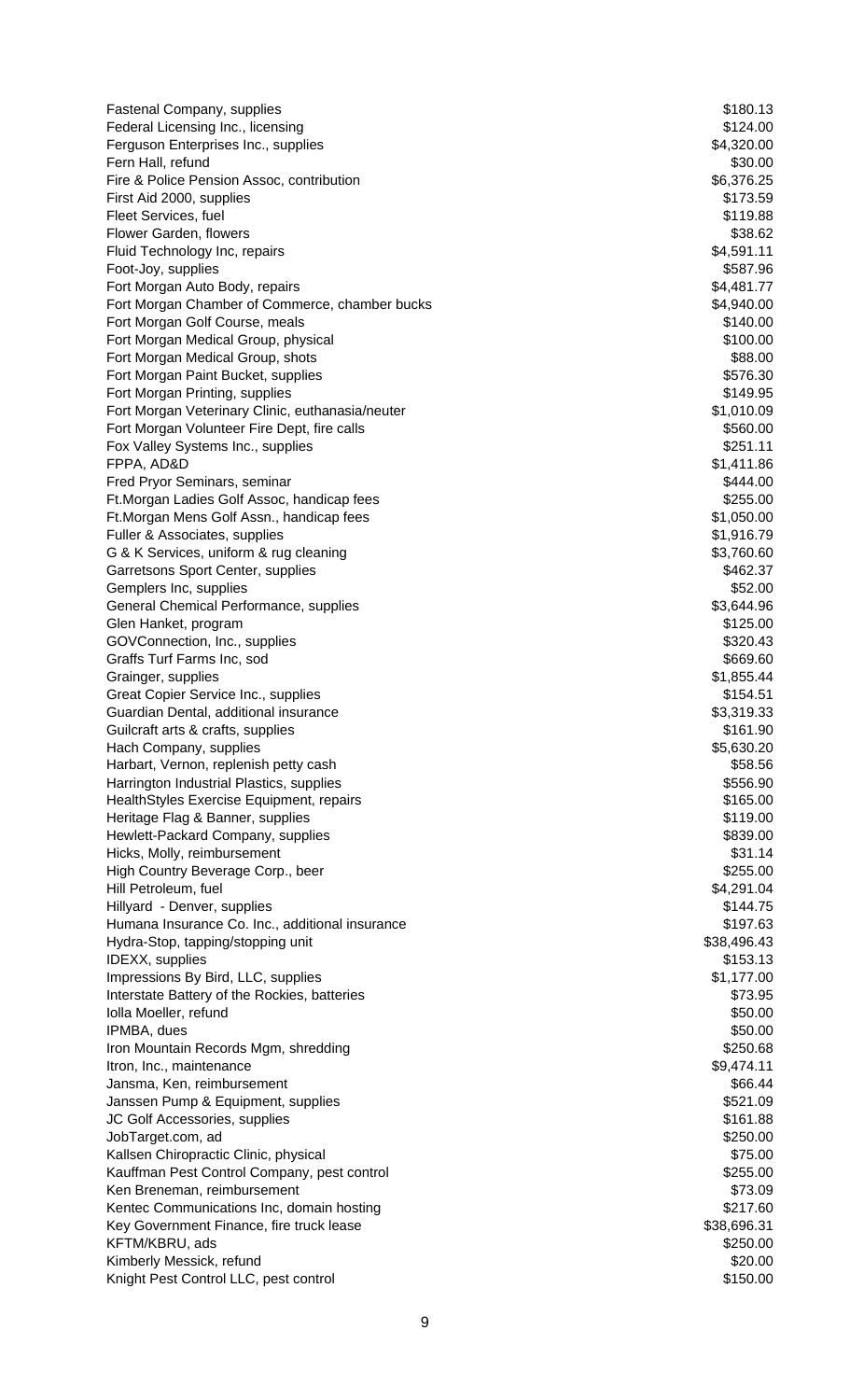Kriz Davis Company, supplies  $$21,088.14$ KVA Supply Company, supplies  $$17,817.00$ L L Johnson Distributing, supplies  $$14,333.73$ Lacal Equipment Inc., supplies  $$896.60$ Lexis Nexis, filing fees \$58.50 Lincoln Equipment, supplies  $$779.26$ Linda F Howell, TKD instructor  $$196.25$ Link Dynamics, consulting  $$1,820.00$ Lorenzini, Bill, reimbursement  $$31.62$ Lorraine Fisher, refund \$5.00 M E A N, purchased power \$794,106.23 M&S Electric Motor Repair, repairs \$565.85 Masek Golf Car Company, supplies  $$40.50$ McDonald Physical Therapy, pre-employment  $$300.00$ McGee Company, supplies  $$70.13$ Mclaughlin Water Engineers, Barlow Rd Lift Station **\$238.07** \$238.07 Memories Restraurant, meals **\$27.85** and the set of the set of the set of the set of the set of the set of the set of the set of the set of the set of the set of the set of the set of the set of the set of the set of the s Midwest Gas & Grocery, LLC, fuel \$11,916.78 Midwest Laboratories, Inc., supplies  $$172.66$ Midwestern Millwright, supplies \$724.97 Millers Landscaping, supplies  $$252.00$ MINITEX, supplies \$244.00 Model Cleaners Inc., drycleaning  $$428.38$ Morgan Community College, CPR classes  $$324.80$ Morgan County Central Services, fuel \$4,238.68 Morgan County Dept Solid Waste, landfill charges  $$22,045.26$ Morgan County General Fund, phone charges  $$75.98$ Morgan County Government, video arragnment service \$320.00 \$320.00 \$320.00 \$320.00 \$320.00 \$320.00 \$320.00 \$320.00 \$320.00 \$320.00 \$ Morgan County Rural Electric Assoc., utilities **\$4,560.83** \$4,560.83 Morgan Cty Quality Water, utilities \$240.76<br>Morgan Federal Bank, CD's \$250,000.00 Morgan Federal Bank, CD's Mountain States Pipe & Supply, supplies  $$572.84$ Mr. D's Ace Home Center, supplies  $$1,564.62$ Murdoch's Farm/Ranch Supply, supplies  $$835.05$ Mustangs Fuel & Car Wash, fuel/car wash \$370.22 N A D A Appraisal Guides, supplies  $$121.00$ Nation Engineering Service, consulting  $$1,785.00$ National Assoc of School Resource Officers, class  $$345.00$ National Public Gas Agency, purchased gas  $$459,577.87$ Nations' Cities Weekly, ad **\$528.00 Nations' Cities Weekly, ad** Nature-Watch, supplies \$255.15 Neve's Uniforms Inc., uniforms  $\sim$  \$148.89 Newco Incorporated, supplies  $$145.80$ Niagra Conservation Corp., supplies  $$1,026.00$ Northeast Fire Safety, inspection  $$62.00$ Northern Co Water Conservancy, water assessment \$1,888.00 Northern Colorado Paper Inc., supplies  $$1,374.90$ Northern Safety Co Inc., supplies \$118.64 OCPO, application  $$240.00$ Office Depot Card Plan, supplies **65,898.48** S5,898.48 O'Keefe Publishing, Inc., ads \$1,200.00 Oriental Trading Co Inc, supplies  $$535.51$ P B S, supplies \$34.98 Part Smart Carquest, supplies  $$995.71$ Pavement Repair & Supplies, supplies  $$1,526.00$ PayFlex Systems USA, Inc., admin fees  $$224.00$ PayFlex Systems USA, Inc., sect 125 plan \$7,178.19 and \$7,178.19 Pepsi-Cola, pop \$315.85 PERA 401K, contributions  $$10,147.29$ Pets R People Too, shipping  $$9.78$ Pinnacol Assurance, installment  $$21,266.00$ Pioneer Distributing, beer \$213.60 Positive Promotions, supplies  $$12.95$ Pre-Paid Legal Services, misc. deduction **\$283.00 \$283.00** Prime Vegetation Management, weed control **Example 2018** 35,215.00 Quest Diagnostics, pre-employment  $$207.00$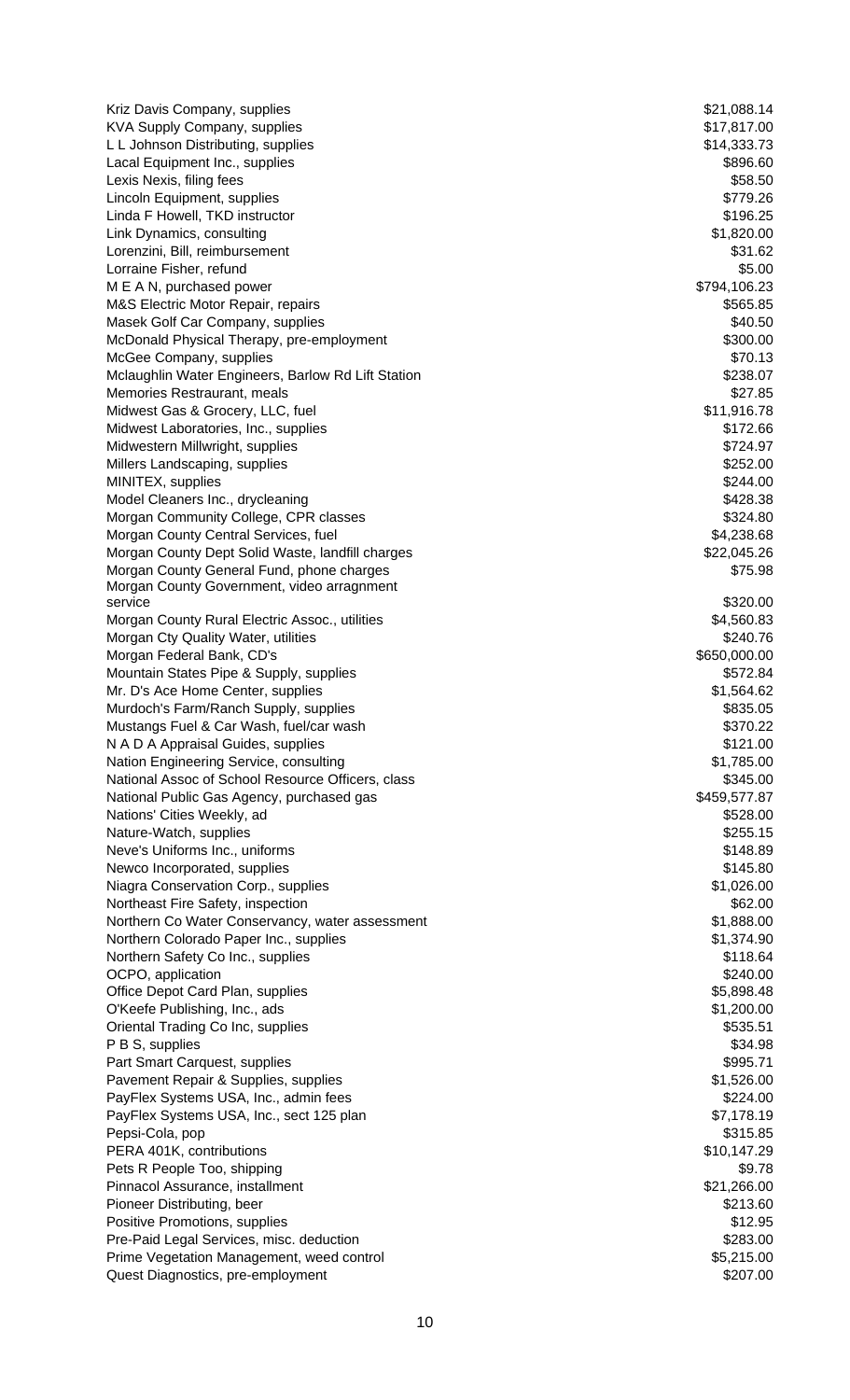| Quest Inc., supplies                                            | \$864.79             |
|-----------------------------------------------------------------|----------------------|
| <b>Quill Corporation, supplies</b>                              | \$462.70             |
| Qwest, telephone                                                | \$3,337.31           |
| Red Arrow Manufacturing, supplies                               | \$812.52             |
| Rexel Inc., supplies                                            | \$145.85             |
| Rite Aid Pharmacies, supplies                                   | \$3.49               |
| Riverside Co Dept of Child Services, misc<br>deductions         | \$390.00             |
| Robert Miller, refund                                           | \$25.00              |
| Rocco's Grotto, meals                                           | \$225.50             |
| Ruders HVAC+, service call                                      | \$65.00              |
| Rudy's GTO, fuel                                                | \$58.03              |
| Ruhl Distributing Company, supplies                             | \$673.88             |
| Ruppel's Auto & Truck Repair, repairs                           | \$689.65             |
| Safeway Stores Inc., groceries                                  | \$87.94              |
| Sagel, Darin, replenish petty cash                              | \$289.74             |
| Sailsbery Supply Company, supplies                              | \$1,126.66           |
| Sandra L. Cowan, supplies                                       | \$30.00              |
| Service Master, janitorial service                              | \$3,220.00           |
| Seton Identification Products, supplies                         | \$761.55             |
| Sew What?, sewing                                               | \$18.00              |
| Sherwin-Williams, supplies                                      | \$259.58             |
| Silerio, Martha R., translation services                        | \$200.00             |
| Silvia Young, refund                                            | \$120.00             |
| Simplot Partners, supplies                                      | \$2,373.80           |
| Sirchie Finger Print Labs, supplies                             | \$110.58             |
| Skarshaug Testing Laboratory, glove testing                     | \$349.90             |
| SkillPath Seminars, class                                       | \$299.00<br>\$26.85  |
| Snyder, Blake, reimbursement<br>Sports Boosters, Inc., supplies | \$299.00             |
| Spotts Bros Plumbing & Heating, install water heater            | \$619.00             |
| Srixon Sports USA, Inc., supplies                               | \$43.85              |
| Star Athletic Club, membership dues                             | \$419.84             |
| State of Colorado/DoIT, Frame/ATM service                       | \$1,076.89           |
| Sterling Soccer Assoc., fees                                    | \$196.00             |
| Stuart C Irby Co, supplies                                      | \$443.82             |
| Sunrise Environmental Scientific, supplies                      | \$259.52             |
| Sunrise Optimist Club, dues                                     | \$49.00              |
| Suzanne Lindell, refund                                         | \$25.00              |
| Tadolini, Christina, reimbursement                              | \$45.35              |
| <b>TCI Tire Centers, tires</b>                                  | \$285.80             |
| Thatcher Company, supplies                                      | \$1,200.00           |
| The Active Network, Inc., fees                                  | \$184.67             |
| The Coffee Break Shop, donuts                                   | \$20.85              |
| The Flower Petaler, flowers                                     | \$154.50             |
| The Fort Morgan Times, ads                                      | \$2,717.20           |
| The Fort Morgan Times, subscription                             | \$130.00             |
| The Glove Wagon, supplies                                       | \$77.00              |
| The Nat'l Arbor Day Fdn., trees                                 | \$396.00             |
| The PGA of America, dues<br>The SeaCrest Group, testing         | \$816.00<br>\$850.00 |
| ThyssenKrupp Elevator Corp., maintenance                        | \$8,191.38           |
| TITLEIST, supplies                                              | \$1,532.72           |
| Tnemec Company, Inc., supplies                                  | \$119.25             |
| Top Door, Inc., repairs                                         | \$214.00             |
| Underwriters Laboratories, testing                              | \$157.00             |
| Union Colony Protective Services, security services             | \$453.76             |
| Unique Embroidery & Engraving, supplies                         | \$1,197.32           |
| United Parcel Service, shipping                                 | \$30.14              |
| United Way of Morgan County, contributions                      | \$237.00             |
| UNUM Provident, life insurance                                  | \$2,661.04           |
| Upstart, supplies                                               | \$204.82             |
| US FoodService, Inc., food                                      | \$2,053.49           |
| <b>USIS Commercial Services, MRO services</b>                   | \$5.00               |
| Utility Notification, locate tickets                            | \$229.14             |
| Vance Brothers, Inc., supplies                                  | \$526.86             |
| Verizon Wireless, monthly service                               | \$394.73             |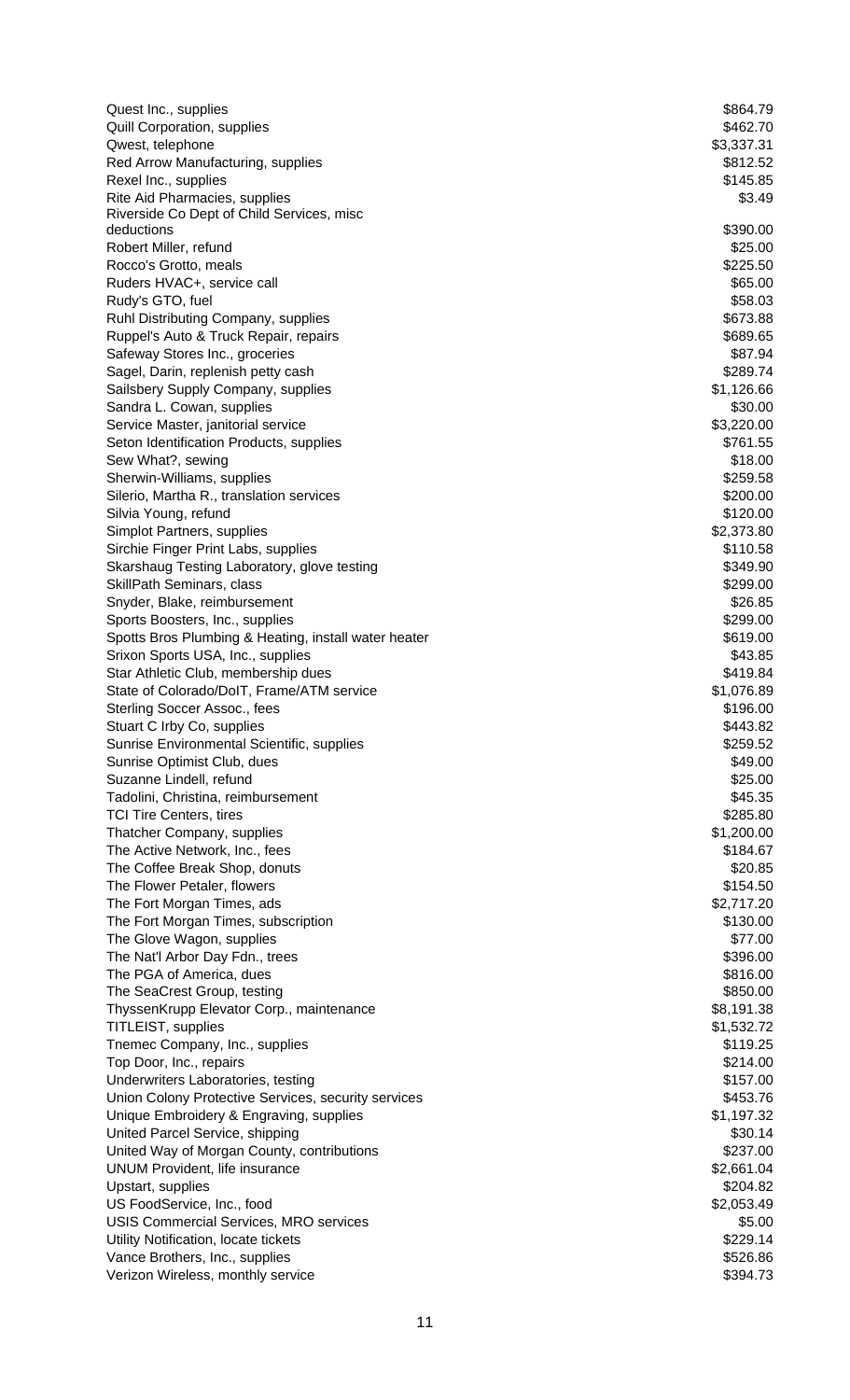| Viaero Wireless, monthly service          | \$1,237.70     |
|-------------------------------------------|----------------|
| Victim Services Program, fees             | \$700.00       |
| Victory Sales, supplies                   | \$4,895.75     |
| Vosburg, Steve, reimbursement             | \$176.39       |
| VSP, additional insurance                 | \$1,313.59     |
| VWR International, Inc., supplies         | \$391.19       |
| W B Supply Company, supplies              | \$179.99       |
|                                           | \$1,902.30     |
| Wagner Rents, rentals                     |                |
| Wal-Mart, supplies                        | \$1,175.88     |
| Warehouse Supply, supplies                | \$454.25       |
| Waste Management of N E C, trash service  | \$539.39       |
| Water Environment Fed., dues              | \$138.00       |
| Weld County Garage, repairs               | \$26.25        |
| Wells, Jeffrey, reimbursement             | \$50.21        |
| Wesco Distribution Inc., supplies         | \$8,228.90     |
| West Payment Center, info charges         | \$250.60       |
| Westcrete Concrete Const. Co, concrete    |                |
| replacement                               | \$7,100.98     |
| Western Area Power Admin, purchased power | \$228,285.05   |
| Western United Electric Supply, supplies  | \$14,731.08    |
| Wiggins Telephone Association, telephone  | \$146.71       |
| Wilson Golf Division, supplies            | \$45.64        |
| Wireless Advanced Comm., supplies         | \$6,568.00     |
| <b>WML Friends, supplies</b>              | \$275.00       |
| Xcel Energy, utilities                    | \$3,549.05     |
| Xerox Corporation, meter charges/copies   | \$1,271.71     |
| Yumex, class                              | \$25.00        |
| Zane Gilmer, contracted labor             | \$213.13       |
| Total Disbursements - May 2008            | \$4,022,307.46 |

# **Payroll – May 2008**

| ALBRANDT, HERMAN, E      | \$1,640.10 | BRISTOL, DUANE, D    | \$1,591.58 |
|--------------------------|------------|----------------------|------------|
| ALBRANDT, HERMAN, E      | \$1,640.10 | BROST, COLLETTE, J   | \$1,017.90 |
| ARNDT, DAVID, A          | \$1,443.93 | BROST, COLLETTE, J   | \$937.24   |
| ARNDT, DAVID, A          | \$1,513.36 | BROWN, STEVEN, J     | \$1,228.24 |
| ARROYO, MIGUEL, H        | \$697.45   | BROWN, STEVEN, J     | \$1,435.35 |
| ARROYO, MIGUEL, H        | \$697.45   | CANTIN, BRIAN, J     | \$1,408.89 |
| BAIN, JOHN, D            | \$1,732.22 | CANTIN, BRIAN, J     | \$1,377.71 |
| BAIN, JOHN, D            | \$2,162.22 | CANTIN, STEPHEN, J   | \$205.96   |
| BASS, SHEILA, R          | \$896.41   | CANTIN, STEPHEN, J   | \$268.54   |
| BASS, SHEILA, R          | \$882.57   | CARR, LARRY, B       | \$1,451.57 |
| BEHRENDS, TONY, R        | \$1,042.01 | CARR, LARRY, B       | \$1,438.57 |
| BEHRENDS, TONY, R        | \$1,179.31 | CASTRUP, JEFFREY, L  | \$222.78   |
| BLACK, MARK, R           | \$878.29   | CASTRUP, JEFFREY, L  | \$72.44    |
| BLACK, MARK, R           | \$826.56   | CAWLEY, DAVID, WAYNE | \$683.72   |
| BOEHM, MILTON, L, III    | \$881.17   | CAWLEY, DAVID, WAYNE | \$599.76   |
| BOEHM, MILTON, L, III    | \$1,062.78 | CELESTINO, GILBERT   | \$717.28   |
| BOSLEY, CATHERINE, C     | \$988.69   | CELESTINO, GILBERT   | \$671.06   |
| BOSLEY, CATHERINE, C     | \$902.09   | CERVANTES, MARIO, J  | \$106.78   |
| BOSTRON, CHRISTINA, R    | \$914.90   | CERVANTES, MARIO, J  | \$493.44   |
| BOSTRON, CHRISTINA, R    | \$914.90   | CHURCH, MITCHELL, M  | \$740.56   |
| BOWER, ROCKY             | \$1,959.01 | CHURCH, MITCHELL, M  | \$680.74   |
| BOWER, ROCKY             | \$1,993.14 | CHWIEDOR, LUKE, R    | \$875.56   |
| BRACKETT, CYNTHIA, L     | \$1,193.99 | CHWIEDOR, LUKE, R    | \$875.57   |
| BRACKETT, CYNTHIA, L     | \$1,193.99 | CLARK, MARK, C       | \$1,242.09 |
| BRAGG, ROBERT, E         | \$861.54   | CLARK, MARK, C       | \$1,242.09 |
| BRAGG, ROBERT, E         | \$874.83   | COFFIN, CLINTON, M   | \$1,164.04 |
| BRENEMAN, KENNETH, D, JR | \$1,374.19 | COFFIN, CLINTON, M   | \$1,132.86 |
| BRENEMAN, KENNETH, D, JR | \$1,317.01 | COLUMBIA, SHELLY, A  | \$43.46    |
| BRETZ, BARBARA, J        | \$799.97   | COOK,CORY,V          | \$896.29   |
| BRETZ, BARBARA, J        | \$786.67   | COOK,CORY,V          | \$733.03   |
| BRISTOL, DUANE, D        | \$1,432.86 | COOK, ERIK, A        | \$906.30   |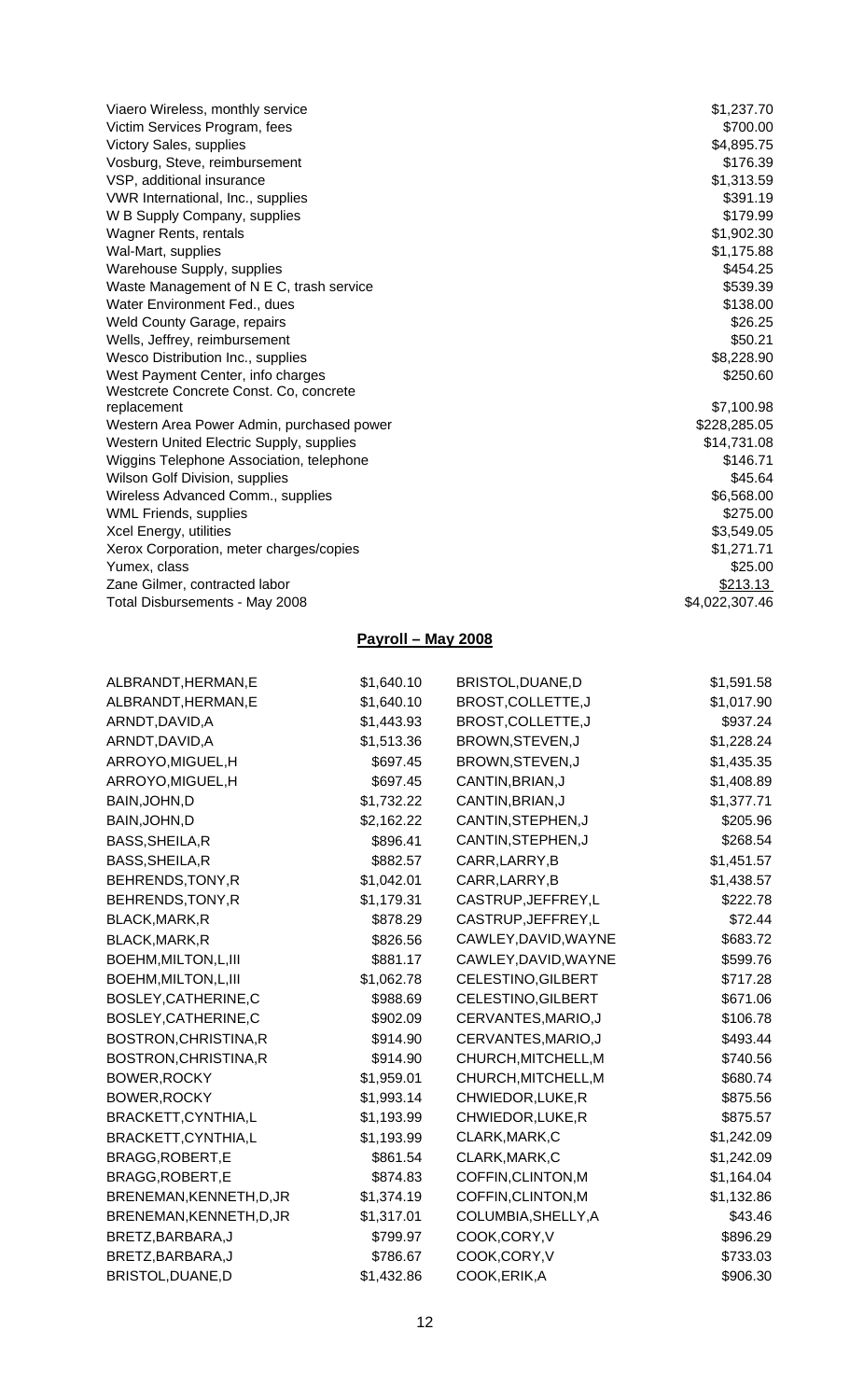| COOK, ERIK, A          | \$875.12   | FRIES, JANE, E         | \$1,055.76 |
|------------------------|------------|------------------------|------------|
| COOLEY, ESTHER, R      | \$131.24   | FRIES, JANE, E         | \$1,046.91 |
| COOLEY, ESTHER, R      | \$121.86   | FRITZLER, GARY, L      | \$981.09   |
| COOPER, NIKKIE, A      | \$1,007.65 | FRITZLER, GARY, L      | \$981.09   |
| COOPER, NIKKIE, A      | \$1,007.65 | FRYE, CYNTHIA, L       | \$376.18   |
| COUP, KURT             | \$1,062.32 | FRYE, CYNTHIA, L       | \$436.34   |
| COUP, KURT             | \$1,008.11 | GAGLIANO, ANTHONY, M   | \$1,147.29 |
| COVEY, ROBERT, V       | \$878.64   | GAGLIANO, ANTHONY, M   | \$1,103.29 |
| COVEY, ROBERT, V       | \$991.42   | GARCIA, CARLOS, R      | \$435.73   |
| CRONE, JARED, R        | \$1,483.24 | GARCIA, CARLOS, R      | \$435.72   |
| CRONE, JARED, R        | \$1,483.25 | GARCIA, WILLIAM, P     | \$1,118.00 |
| CRONE, JENNIFER, M     | \$1,005.86 | GARCIA, WILLIAM, P     | \$1,106.17 |
| CRONE, JENNIFER, M     | \$982.94   | GARVIN, SIMONE, F      | \$18.75    |
| CROSBY, DENISE, K      | \$782.88   | GARVIN, SIMONE, F      | \$37.50    |
| CROSBY, DENISE, K      | \$862.53   | GEARHART, VINCENT, P   | \$78.25    |
| DARNELL, JACK, L       | \$184.70   | GIVENS, DREW, A        | \$1,003.88 |
| DAVIS, THOMAS, L       | \$1,756.31 | GIVENS, DREW, A        | \$1,039.80 |
| DAVIS, THOMAS, L       | \$1,740.21 | GIVENS, MATTHEW, L     | \$1,254.81 |
| DEAL, SHAROL, LYN      | \$90.55    | GIVENS, MATTHEW, L     | \$1,241.81 |
| DEWEY, ALFRED, A       | \$1,029.68 | GLEASON, MICHAEL, D    | \$926.40   |
| DEWEY, ALFRED, A       | \$924.69   | GLEASON, MICHAEL, D    | \$926.40   |
| DIAZ, JOSIE, M         | \$1,079.99 | GREENWOOD, TREVOR, S   | \$1,195.65 |
| DIAZ, JOSIE, M         | \$1,079.99 | GREENWOOD, TREVOR, S   | \$1,195.65 |
| DILLINGER, MICHAEL, D  | \$870.45   | GUGGENMOS, BRENDA, J   | \$1,136.67 |
| DILLINGER, MICHAEL, D  | \$897.43   | GUGGENMOS, BRENDA, J   | \$1,136.67 |
| DIXON, JENNIFER, ANN   | \$665.40   | HALL, LARRY, DEAN      | \$273.14   |
| DIXON, JENNIFER, ANN   | \$592.46   | HALL, LARRY, DEAN      | \$538.54   |
| DOLL, ROGER, L         | \$1,433.36 | HAMILTON, CORY, R      | \$1,048.65 |
| DOLL, ROGER, L         | \$1,378.70 | HAMILTON, CORY, R      | \$1,048.65 |
| DOUGLAS, RYAN, R       | \$1,023.93 | HARBART, VERNON, E     | \$1,292.16 |
| DOUGLAS, RYAN, R       | \$1,118.24 | HARBART, VERNON, E     | \$1,292.17 |
| DREESSEN, GARY, L      | \$1,642.83 | HARNED, HARRY, R       | \$1,072.04 |
| DREESSEN, GARY, L      | \$1,989.78 | HARNED, HARRY, R       | \$894.97   |
| DUKE, DOAK             | \$1,480.72 | HARTBERGER, DOMINIC, L | \$128.57   |
| DUKE, DOAK             | \$1,278.74 | HARTBERGER, DOMINIC, L | \$166.53   |
| DUNEHOO, ANDREW, L     | \$1,064.59 | HASTINGS, DANIEL, J    | \$930.05   |
| DUNEHOO, ANDREW, L     | \$1,007.62 | HASTINGS, DANIEL, J    | \$868.88   |
| EDDY, GARY, AARON      | \$2,029.16 | HEATON, TERRY, R       | \$1,515.22 |
| EDDY, GARY, AARON      | \$1,584.86 | HEATON, TERRY, R       | \$1,458.85 |
| ELLIOTT, LINDA, SUE    | \$1,031.26 | HECKER, CHRISTIAN, J   | \$442.01   |
| ELLIOTT, LINDA, SUE    | \$999.09   | HECKER, CHRISTIAN, J   | \$428.46   |
| ENGLISH, FELICIA, A    | \$1,179.90 | HECKER, MICHAEL, E     | \$1,446.43 |
| ENGLISH, FELICIA, A    | \$1,179.90 | HECKER, MICHAEL, E     | \$1,700.51 |
| ERICKSON, PAUL, D      | \$1,311.39 | HICKS, MOLLY, D        | \$947.45   |
| ERICKSON, PAUL, D      | \$1,429.34 | HICKS, MOLLY, D        | \$938.35   |
| ERTLE, ANDREA, E       | \$413.63   | HIGHBERGER, JUSTIN, S  | \$175.08   |
| ERTLE, ANDREA, E       | \$413.63   | HIGHBERGER, JUSTIN, S  | \$244.02   |
| EURICH, VINCENT, CRAIG | \$1,629.42 | HOBBS, CHARLES, M      | \$1,164.32 |
| EURICH, VINCENT, CRAIG | \$1,656.74 | HOBBS, CHARLES, M      | \$1,142.39 |
| EURICH, YOLANDA, L     | \$1,089.92 | HOFF, CAROLE, B        | \$599.25   |
| EURICH, YOLANDA, L     | \$1,063.41 | HOFF, CAROLE, B        | \$640.97   |
| EVINS, ROBERT, H       | \$1,437.44 | HOFMAN, DOUGLAS, DALE  | \$1,488.41 |
| EVINS, ROBERT, H       | \$1,424.43 | HOFMAN, DOUGLAS, DALE  | \$1,470.24 |
| EYESTONE, BEVERLY, J   | \$289.76   | HOGAN, ALEXANDRA, N    | \$32.60    |
| EYESTONE, BEVERLY, J   | \$289.76   | HOGAN, ALEXANDRA, N    | \$96.79    |
| FAJARDO, JACOB, K      | \$1,237.34 | HOLBECK, CHARLENE, J   | \$391.62   |
| FAZ, ELISEO            | \$642.08   | HOLBECK, CHARLENE, J   | \$439.53   |
| FAZ, ELISEO            | \$551.28   | HOLDEN, SONJA, L       | \$520.32   |
| FRASIER, CADY          | \$189.50   | HOLDEN, SONJA, L       | \$522.47   |
| FRASIER, CADY          | \$143.93   | HOLT, MARY, A          | \$913.66   |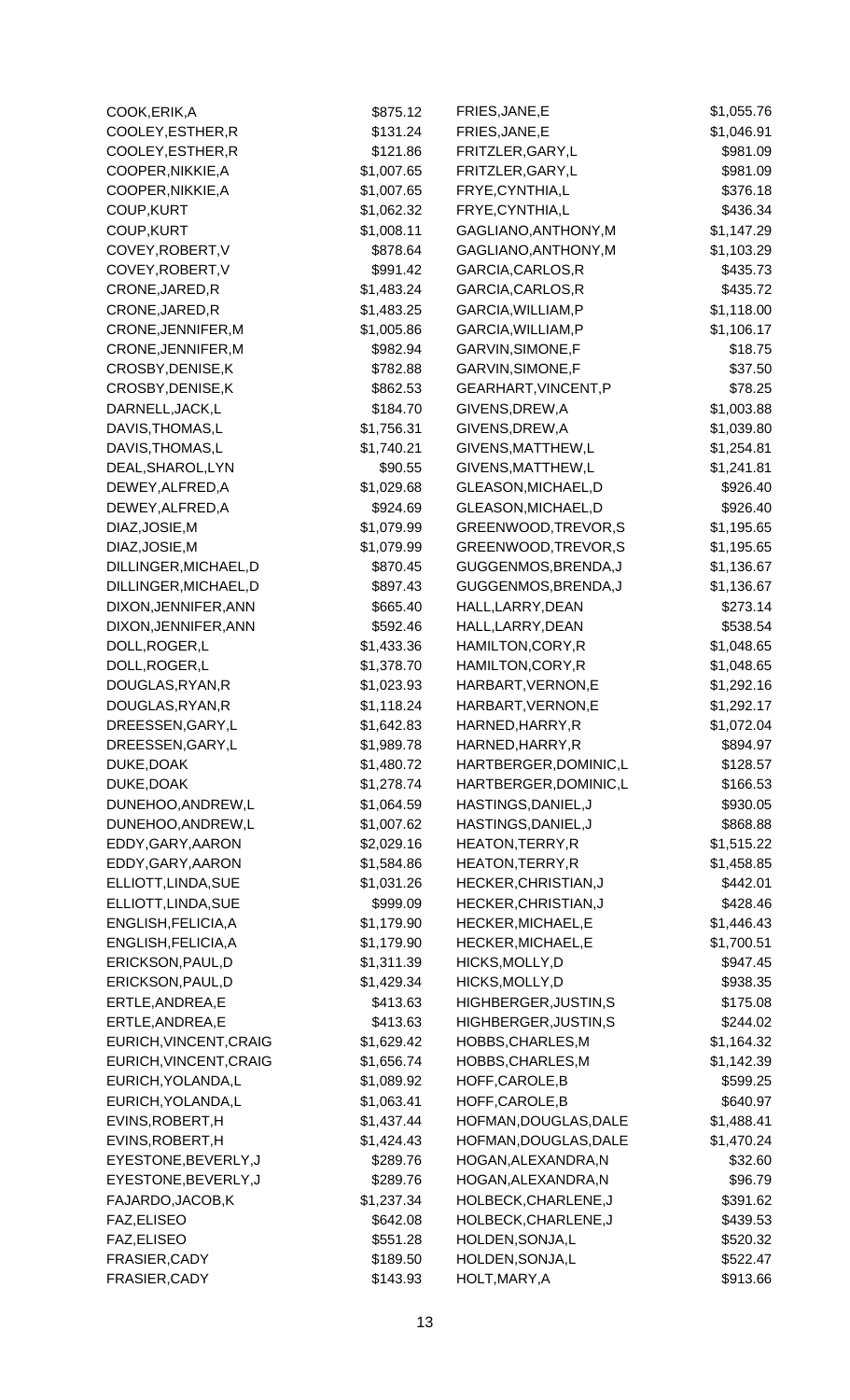| HOLT, MARY, A                        | \$894.71   | MCCLURE, STEPHEN, D                    | \$1,084.85 |
|--------------------------------------|------------|----------------------------------------|------------|
| HORST, ELDON, R                      | \$932.65   | MCCLURE, STEPHEN, D                    | \$1,016.50 |
| HORST, ELDON, R                      | \$919.65   | MCCORMICK, JOHN, BRADLEY               | \$994.75   |
| HOSIER, DARELD                       | \$1,171.25 | MCCORMICK, JOHN, BRADLEY               | \$979.71   |
| HOSIER, DARELD                       | \$1,171.25 | MCFARLAND, THOMAS, J                   | \$1,120.55 |
| HOSIER, MICHAEL, L                   | \$1,077.15 | MCFARLAND, THOMAS, J                   | \$1,167.32 |
| HOSIER, MICHAEL, L                   | \$1,099.42 | MEEKS, CATHERINE, M                    | \$580.78   |
| HOWARD, BETHRY JAN                   | \$20.66    | MEEKS, CATHERINE, M                    | \$617.34   |
| HOWARD, BETHRY JAN                   | \$25.42    | MEEKS, DANIEL, E                       | \$982.23   |
| JANSMA, KENNETH, A                   | \$1,127.80 | MEEKS, DANIEL, E                       | \$1,005.01 |
| JANSMA, KENNETH, A                   | \$1,355.05 | MERRILL, PATRICK, L                    | \$1,723.93 |
| JANZEN, ROBERTA, J                   | \$799.25   | MERRILL, PATRICK, L                    | \$1,723.93 |
| JONES, PRISCILLA, K                  | \$1,908.69 | MILLER, KEVIN, W                       | \$1,315.05 |
| JONES, PRISCILLA, K                  | \$1,908.69 | MILLER, KEVIN, W                       | \$1,315.05 |
| JURGEMEYER, MARNE, K                 | \$1,290.12 | MILLER, UNA, J                         | \$502.08   |
| JURGEMEYER, MARNE, K                 | \$1,284.02 | MILLER, UNA, J                         | \$502.08   |
| KABER, JOSHUA, A                     | \$1,083.56 | MOHR, CHRISTOPHER, S                   | \$99.63    |
| KABER, JOSHUA, A                     | \$1,104.69 | MOLINA, BASIL, JR                      | \$1,234.65 |
| KAISER, KAYE, K                      | \$1,261.39 | MOLINA, BASIL, JR                      | \$1,220.83 |
| KAISER, KAYE, K                      | \$1,091.37 | MOONEY, KENNETH, D, JR                 | \$1,090.15 |
| KAPER, KORY, J                       | \$20.21    | MOONEY, KENNETH, D, JR                 | \$1,020.33 |
| KARAS, JONATHAN, P                   | \$2,002.87 | MORGAN, CHARLES, D, JR                 | \$446.27   |
| KARAS, JONATHAN, P                   | \$1,758.37 | MORGAN, CHARLES, D, JR                 | \$410.31   |
| KELLER, STASHIA, L                   | \$114.83   | MUSGRAVE, LEA, CONNIE                  | \$1,336.10 |
| KELLER, STASHIA, L                   | \$32.80    | MUSGRAVE, LEA, CONNIE                  | \$1,286.36 |
| KIRKENDALL, MICHAEL, E               | \$1,181.92 | NICKELL, CLAUDIA, T                    | \$1,081.80 |
| KIRKENDALL, MICHAEL, E               | \$1,168.92 | NICKELL, CLAUDIA, T                    | \$1,076.80 |
| KITZMAN, CAMILLA, A                  | \$297.40   | OCANAS, ELEAZAR, JR                    | \$1,383.60 |
| KITZMAN, CAMILLA, A                  | \$188.98   | OCANAS, ELEAZAR, JR                    | \$1,193.96 |
| KITZMAN, KATHERINE, A                | \$25.42    | PADGETT, MATTHEW, R                    | \$1,564.87 |
| KITZMAN, KATHERINE, A                | \$60.38    | PADGETT, MATTHEW, R                    | \$1,867.70 |
| KLASSEN, TAWNYA, M                   | \$933.55   | PAGE, LANNY                            | \$1,010.49 |
| KLASSEN, TAWNYA, M                   | \$903.96   | PAGE, LANNY                            | \$955.55   |
| KOPETZKY, ROBERT, E                  | \$1,169.61 | PARKS, JAMES, A                        | \$1,032.87 |
| KOPETZKY, ROBERT, E                  | \$1,187.38 | PARKS, JAMES, A                        | \$1,004.99 |
| KORRELL, DAWN, L                     |            | PECK, ROGER, D                         | \$881.62   |
| KORRELL, DAWN, L                     | \$997.95   | PECK, ROGER, D                         |            |
|                                      | \$997.95   | PEREZ, DELPHINA, L                     | \$881.62   |
| KURETICH, KEITH                      | \$2,221.81 |                                        | \$561.57   |
| KURETICH, KEITH<br>LARSON, ANGELA, J | \$2,106.67 | PEREZ, DELPHINA, L<br>PERKINS, JANE, L | \$566.28   |
|                                      | \$937.47   |                                        | \$930.88   |
| LARSON, ANGELA, J                    | \$937.47   | PERKINS, JANE, L                       | \$939.61   |
| LATOSKI, DALENE, W                   | \$578.48   | PETERSEN, RODNEY, E                    | \$520.79   |
| LATOSKI, DALENE, W                   | \$621.52   | PETERSEN, RODNEY, E                    | \$537.80   |
| LEBSOCK,LISA,L                       | \$496.93   | PETRINO, TRAVIS, A                     | \$1,032.28 |
| LEBSOCK,LISA,L                       | \$504.87   | PETRINO, TRAVIS, A                     | \$1,032.28 |
| LEWIS, SHANNAN, K                    | \$739.24   | PORTEUS, CHARLES, T                    | \$1,431.94 |
| LEWIS, SHANNAN, K                    | \$739.25   | PORTEUS, CHARLES, T                    | \$1,336.95 |
| LINDSEY, CURTIS, C                   | \$922.63   | POWERS, JAMES, A                       | \$98.55    |
| LINDSEY, CURTIS, C                   | \$1,014.49 | PREISENDORF, DAVE, K                   | \$841.25   |
| LINTON, DOUGLAS, A                   | \$1,797.40 | PREISENDORF, DAVE, K                   | \$791.82   |
| LINTON, DOUGLAS, A                   | \$1,774.48 | PRENTICE, JODY, L                      | \$1,649.53 |
| LORENZINI, WILLIAM, D                | \$1,548.74 | PRENTICE, JODY, L                      | \$1,642.53 |
| LORENZINI, WILLIAM, D                | \$1,578.56 | PRESTON, GREGORY                       | \$629.12   |
| LUCERO, DOMINICK, G                  | \$1,251.91 | PRESTON, GREGORY                       | \$554.30   |
| LUCERO, DOMINICK, G                  | \$1,398.88 | PROCUNIER, KEN                         | \$1,801.34 |
| MALONE, TIMOTHY, A                   | \$1,169.17 | PROCUNIER, KEN                         | \$1,562.03 |
| MALONE, TIMOTHY, A                   | \$1,130.16 | RAGER, RONALD, LEE                     | \$118.37   |
| MASSENGALE, DAVID, M                 | \$1,043.26 | RAGER, RONALD, LEE                     | \$623.26   |
| MASSENGALE, DAVID, M                 | \$1,000.52 | RAMSTETTER, JULIE, ANN                 | \$1,003.36 |
| MCALISTER, TERRY, L                  | \$92.35    | RAMSTETTER, JULIE, ANN                 | \$1,078.42 |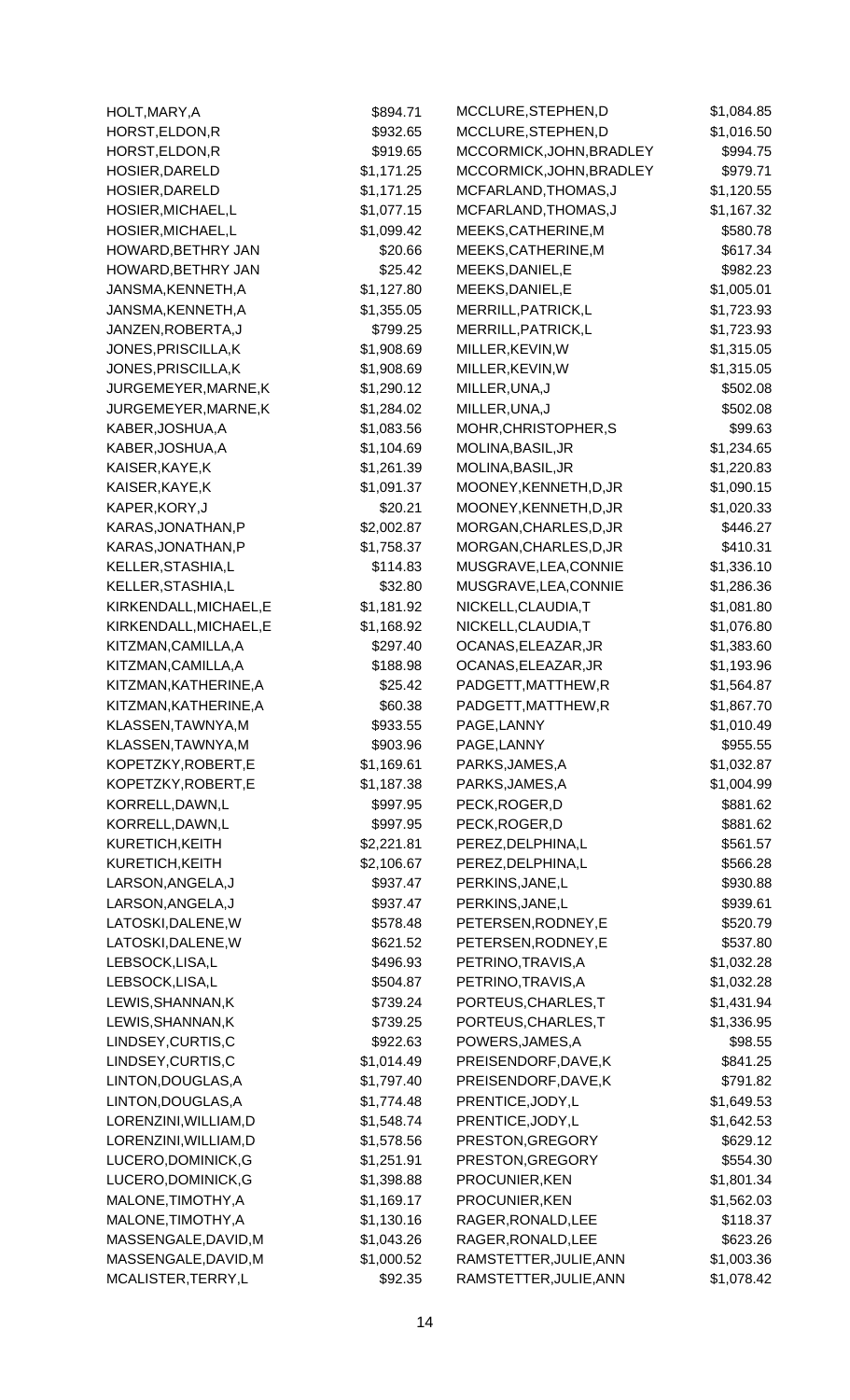| REEDER, DANIEL, J     | \$869.79   | STRAND, ANDREA, J                   | \$1,526.66     |
|-----------------------|------------|-------------------------------------|----------------|
| REEDER, DANIEL, J     | \$869.80   | STRAND, ANDREA, J                   | \$1,495.48     |
| RICHARDSON, TONYA, S  | \$878.65   | TADOLINI, CHRISTINA, L              | \$1,270.25     |
| RICHARDSON, TONYA, S  | \$870.03   | TADOLINI, CHRISTINA, L              | \$1,202.32     |
| RICO, JORGE, JR       | \$715.98   | TRUJILLO, HOPE, R                   | \$503.00       |
| RICO, JORGE, JR       | \$698.83   | TUCKER, DONALD, J                   | \$1,268.91     |
| RIGGS, JASON, L       | \$1,176.12 | TUCKER, DONALD, J                   | \$1,171.29     |
| RIGGS, JASON, L       | \$1,306.52 | TURNER, JOHN, W                     | \$1,659.58     |
| RODARTE, BERNARD      | \$1,224.87 | TURNER, JOHN, W                     | \$1,633.58     |
| RODARTE, BERNARD      | \$1,161.63 | VANNOY, JULIE, A                    | \$402.93       |
| RODRIGUEZ, FELIX, R   | \$1,654.81 | VANNOY, JULIE, A                    | \$419.51       |
| RODRIGUEZ, FELIX, R   | \$1,578.56 | VAZQUEZ,LUIS,C                      | \$1,096.87     |
| RODRIGUEZ, MANUEL, P  | \$678.88   | VAZQUEZ,LUIS,C                      | \$1,071.82     |
| RODRIGUEZ, MANUEL, P  | \$654.94   | VERHAAG, DEANNA, L                  | \$1,304.75     |
| RODRIQUEZ, ALICE      | \$84.89    | VERHAAG, DEANNA, L                  | \$1,304.75     |
| RODRIQUEZ, ALICE      | \$113.19   | VOSBURG, STEPHEN, DALE              | \$1,168.18     |
| SAGEL, DARIN, L       | \$1,691.26 | VOSBURG, STEPHEN, DALE              | \$1,111.80     |
| SAGEL, DARIN, L       | \$1,660.08 | WALES, MICHAEL, C                   | \$708.69       |
| SAGEL, ERIK, H        | \$948.95   | WALES, MICHAEL, C                   | \$767.85       |
| SAGEL, ERIK, H        | \$956.79   | WALKER, CHRISTOPHER, E              | \$784.90       |
| SCHAFER, TERRI, P     | \$90.55    | WALKER, CHRISTOPHER, E              | \$784.90       |
| SCHLEGEL, ALBERT, C   | \$1,008.41 | WALKER, ELLA, MAE                   | \$773.64       |
| SCHLEGEL, ALBERT, C   | \$955.40   | WALKER, ELLA, MAE                   | \$761.80       |
| SCHOSSOW, DOUGLAS, W  | \$1,540.45 | WALKER, JOSHUA, J                   | \$960.34       |
| SCHOSSOW, DOUGLAS, W  | \$1,515.95 | WALKER, JOSHUA, J                   | \$852.56       |
| SCOTT, CASEY, M       | \$138.89   | WALKER, TINA, LEE                   | \$873.37       |
| SCOTT, DONNA, ELAINE  | \$999.33   | WALKER, TINA, LEE                   | \$825.38       |
| SCOTT, DONNA, ELAINE  | \$969.20   | WEESE, BRADLEY, L                   | \$537.22       |
| SHARP, LOREN, G       | \$1,077.15 | WEESE, BRADLEY, L                   | \$466.68       |
| SHARP, LOREN, G       | \$1,320.81 | WEIMER, ROBERT, LEROY               | \$1,871.69     |
| SHEDD, DONALD, A      | \$1,762.83 | WEIMER, ROBERT, LEROY               | \$2,572.44     |
| SHEDD, DONALD, A      | \$1,744.03 | WELLS, JEFFREY, A                   | \$3,085.18     |
| SIMMONS, ALBERTA, M   | \$97.55    | WELLS, JEFFREY, A                   | \$3,085.18     |
| SIMONDS, STEPHEN, D   | \$444.21   | WILLIS, JAMES, L                    | \$1,269.22     |
| SIMONDS, STEPHEN, D   | \$425.94   | WILLIS, JAMES, L                    | \$1,450.25     |
| SIMPSON, GEOFF, DAVID | \$323.03   | WINBERG, CHERYL, A                  | \$1,013.07     |
| SIMPSON, GEOFF, DAVID | \$332.12   | WINBERG, CHERYL, A                  | \$998.44       |
| SIMPSON, JOHN, R      | \$1,172.69 | WRIGHT, KENNETH, L                  | \$1,044.21     |
| SIMPSON, JOHN, R      | \$1,116.72 | WRIGHT, KENNETH, L                  | \$1,018.21     |
| SMEESTER, ZEBULUN     | \$1,102.86 | WUNSCH, TIMOTHY, A                  | \$1,169.64     |
| SMEESTER, ZEBULUN     | \$1,139.64 | WUNSCH, TIMOTHY, A                  | \$987.78       |
| SMITH, ERIC, R        | \$1,169.88 | ZARBOCK, JIMMIE, L                  | \$1,869.15     |
| SMITH, ERIC, R        | \$1,126.46 | ZWETZIG, TODD, E                    | \$1,111.39     |
| SNYDER, BLAKE, J      | \$1,250.35 | ZWETZIG, TODD, E                    | \$1,308.28     |
| SNYDER, BLAKE, J      | \$1,270.48 | Total Payroll - May 2008            | \$391,967.67   |
| SPENCER, SHARYN, L    | \$627.19   | Total Disbursements - May 2008      | \$4,022,307.46 |
| SPENCER, SHARYN, L    | \$649.90   | Total Publication Report - May 2008 | \$4,414,275.13 |

C. Second & final reading of Ordinance No. 1069 entitled, "An Ordinance Adopting Secs. 22B-7, 26-28 and 13-17(f) for the Establishment of Utility Rates, C*ode of the City of Fort Morgan,"* and publish by title only.

# **ORDINANCE NO. 1069**

AN ORDINANCE ADOPTING SECS. 22B-7, 26-28 and 13-17(f) FOR THE ESTABLISHMENT OF UTILITY RATES, *CODE OF THE CITY OF FORT MORGAN*

 WHEREAS, Article IV Section 4(d)(1) of the City Charter authorizes and requires City Council to operate the City's public utilities, and make assessment for the same, in a manner prescribed by ordinance; and,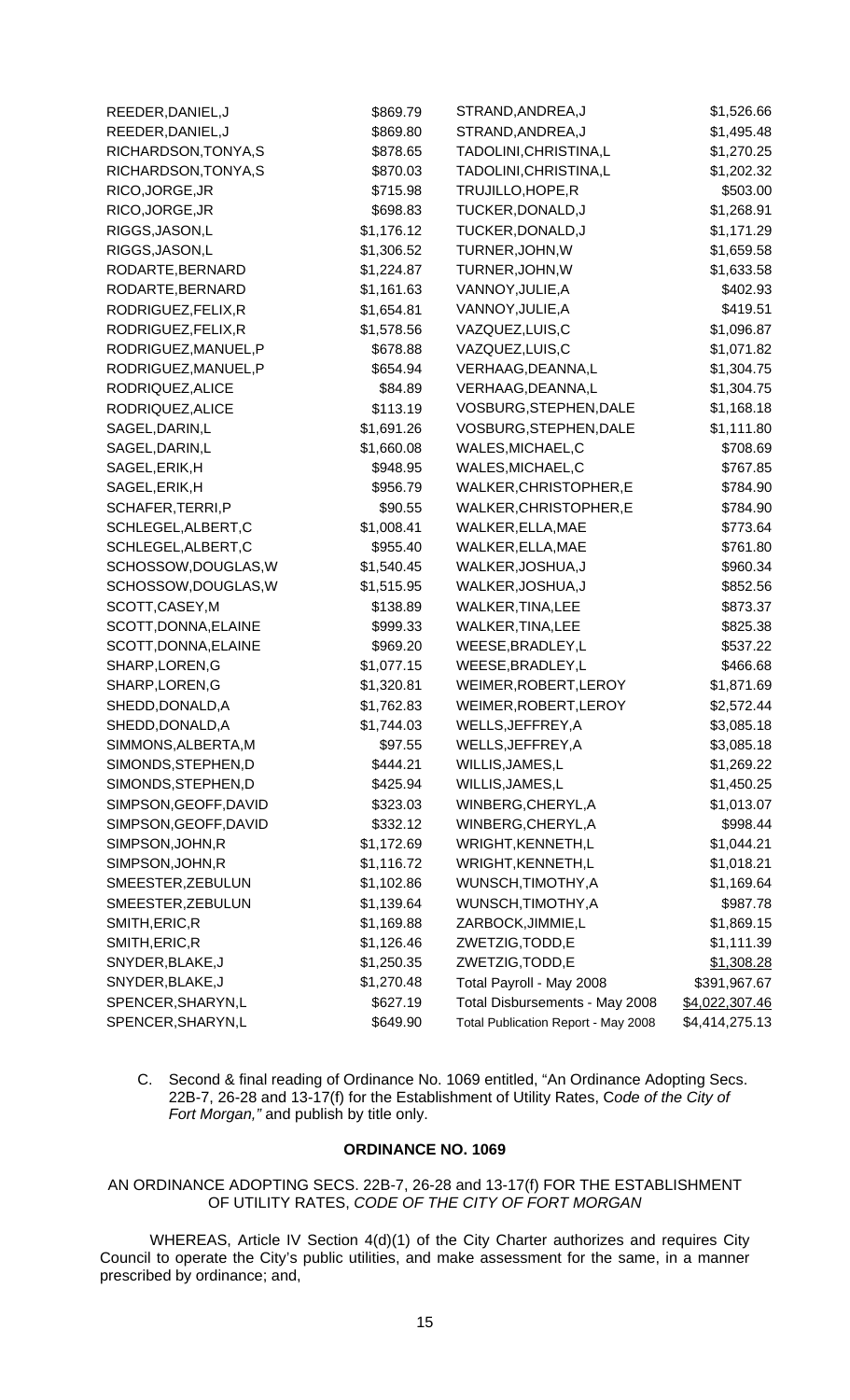WHEREAS, The *Code of the City of Fort Morgan* does not prescribe the manner in which utility rates are adjusted for the City's water, wastewater, electric and gas utilities; and,

WHEREAS, The Charter requires the City to provide express authority by ordinance for establishing utility rates; and,

 NOW, THEREFORE, BE IT ORDAINED BY THE COUNCIL OF FORT MORGAN, COLORADO that Sections 22B-7, 26-28 and 13-17-(f), *Code of the City of Fort Morgan,* are adopted in entirety as follows:

Sec. 22B-7. Charges and Fees Established.

Charges for the supply of electric and gas service shall be from time to time established by resolution of the City Council.

Sec. 26-28. Charges and Fees Established.

Charges for the supply of water service shall be from time to time established by resolution of the City Council.

Sec. 13-17(f). Charges and Fees Established.

Charges for the supply of wastewater treatment service shall be from time to time established by resolution of the City Council.

INTRODUCED, READ AND PASSED UPON FIRST READING this 17<sup>th</sup> day of June, 2008, for publication once in a newspaper of the City of Fort Morgan, Colorado, at least ten days before its final passage.

> THE CITY COUNCIL OF THE CITY OF FORT MORGAN, COLORADO

[ SEAL ]

BY*:* 

Mayor

ATTEST:

Deputy City Clerk

*\_\_\_\_\_\_\_\_\_\_\_\_\_\_\_\_\_\_\_\_\_\_\_\_\_\_\_\_*\_\_\_\_

PASSED, APPROVED AND ADOPTED ON FINAL READING AND ORDERED PUBLISHED by title only the  $1<sup>st</sup>$  day of July, 2008, for publication once in the newspaper of the City of Fort Morgan, Colorado, within five days of the final passage, to take effect five days after final publication.

> THE CITY COUNCIL OF THE CITY OF FORT MORGAN, COLORADO

[SEAL]

 BY: /s/ Jack L. Darnell Mayor

ATTEST:

/s/ Andrea J. Strand City Clerk

- D. Approve the Permit Application for the Modification of the Licensed Premises for Acapulco Bay Corp., dba Acapulco Bay, located at 204 Main Street.
- E. Approve the additional good faith claim payment of \$250.00 under Ordinance No. 1065 to Judy Hoskinson for a total payment of \$750.00.
- F. Approve the bid from Twisted Pair Security of Centennial, Colorado, in the amount of \$16,365.00 for the interview management system for the Police Department.